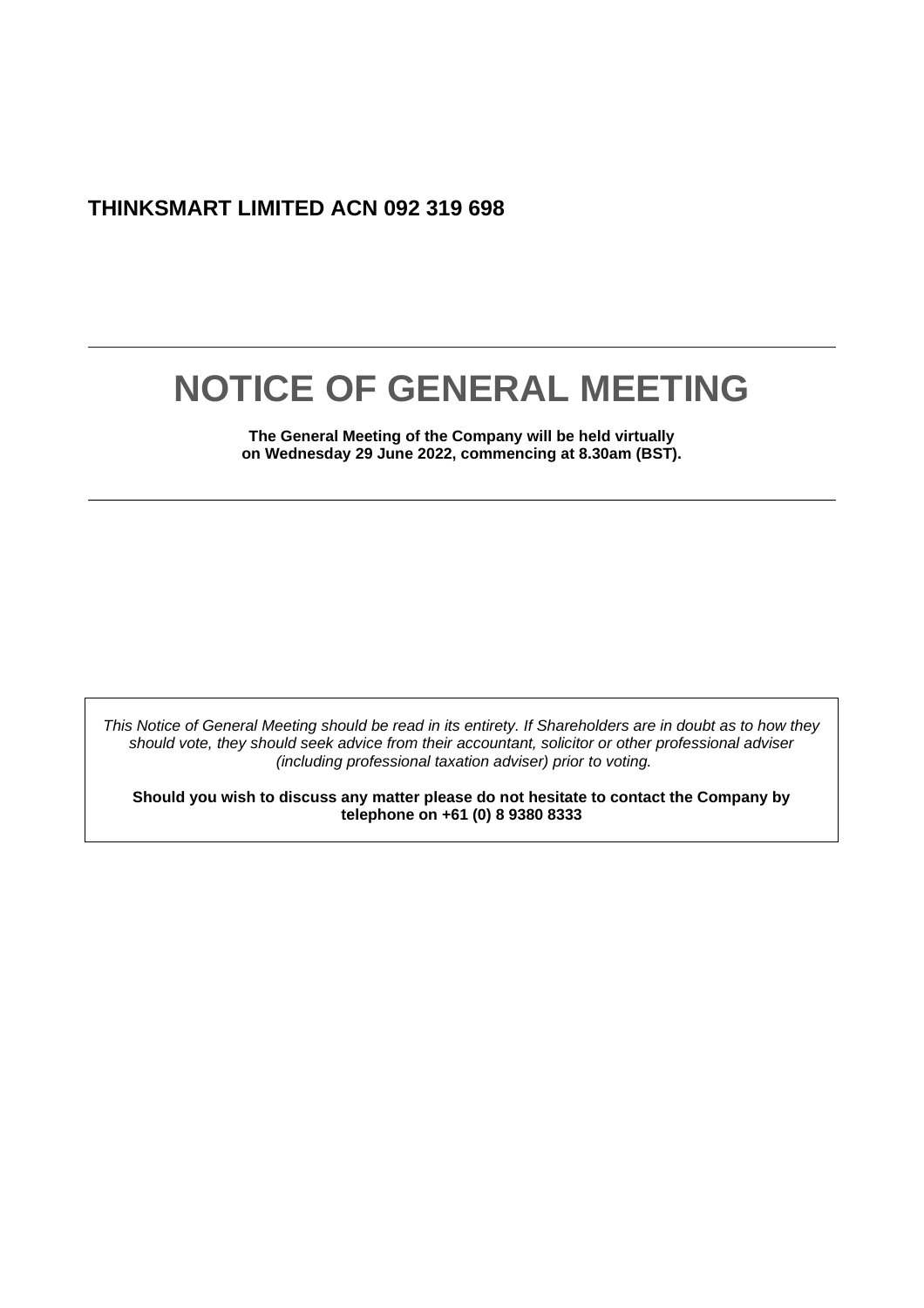# **NOTICE OF GENERAL MEETING**

Notice is hereby given that a General Meeting of ThinkSmart Limited (the "Company") ("Meeting") will be held virtually on Wednesday 29 June 2022, commencing at 8.30am (BST).

In accordance with the *ASIC Corporations (Virtual-only Meetings) Instrument 2022/12*, the Company will conduct the Meeting via a live videoconference with shareholders (and their proxies) being able to cast votes in real time during the Meeting via Lumi voting software.

All Shareholders who would like to have their vote counted must either:

- **Vote by lodging a Proxy Form no later than 3.30pm (AWST) on Monday 27 June 2022 (recommended)**. Shareholders are strongly encouraged to lodge a Proxy Form appointing the Chair of the Meeting as their proxy. Shareholders can complete the Proxy Form that was enclosed with the Notice of Meeting to provide specific instructions on how a shareholder's vote is to be cast on each item of business, and the Chair must follow those instructions. Lodgement instructions are set out in the Proxy Form attached to the Notice of Meeting. If a person other than the Chair is appointed as proxy, the proxy must attend the live videoconference and vote live via the Lumi voting software. The proxy will revert to the Chair in the absence of the appointed proxy holder's attendance at the Meeting; or
- **Shareholders (or their proxies) who wish to participate via the live videoconference and vote live at the Meeting should contact the Company.** The Meeting will be accessible to all shareholders (and their proxies) via a live videoconference, which will allow shareholders (and their proxies) to listen to and observe the Meeting and ask questions on the business of the Meeting. Shareholders (and their proxies) attending the live videoconference will be able to participate in the Meeting and vote in real time via the Lumi voting software. To access the Meeting and participate and vote via the Lumi software, shareholders (or their proxies) should submit a request to the Company a[t](http://www.thinksmartworld.com/contact) [www.thinksmartworld.com/contact](http://www.thinksmartworld.com/contact) [t](http://www.thinksmartworld.com/contact)o be provided with a link to the live videoconference and instructions on how to use the Lumi voting software.

Depositary Interest ("DI") Holders may attend the Meeting via the live videoconference but will not be permitted to vote at the Meeting. For their votes to be counted, DI Holders must submit their CREST Voting Instruction to the Company's agent by the required cut-off time set out in section 5 below. Alternatively, DI Holders can vote using the enclosed Form of Instruction as per the instruction set out in section 6 below.

The Explanatory Memorandum to this Notice provides additional information on matters to be considered at the Meeting. The Explanatory Memorandum and the Proxy Form, or Form of Instruction if you are a DI Holder, form part of this Notice.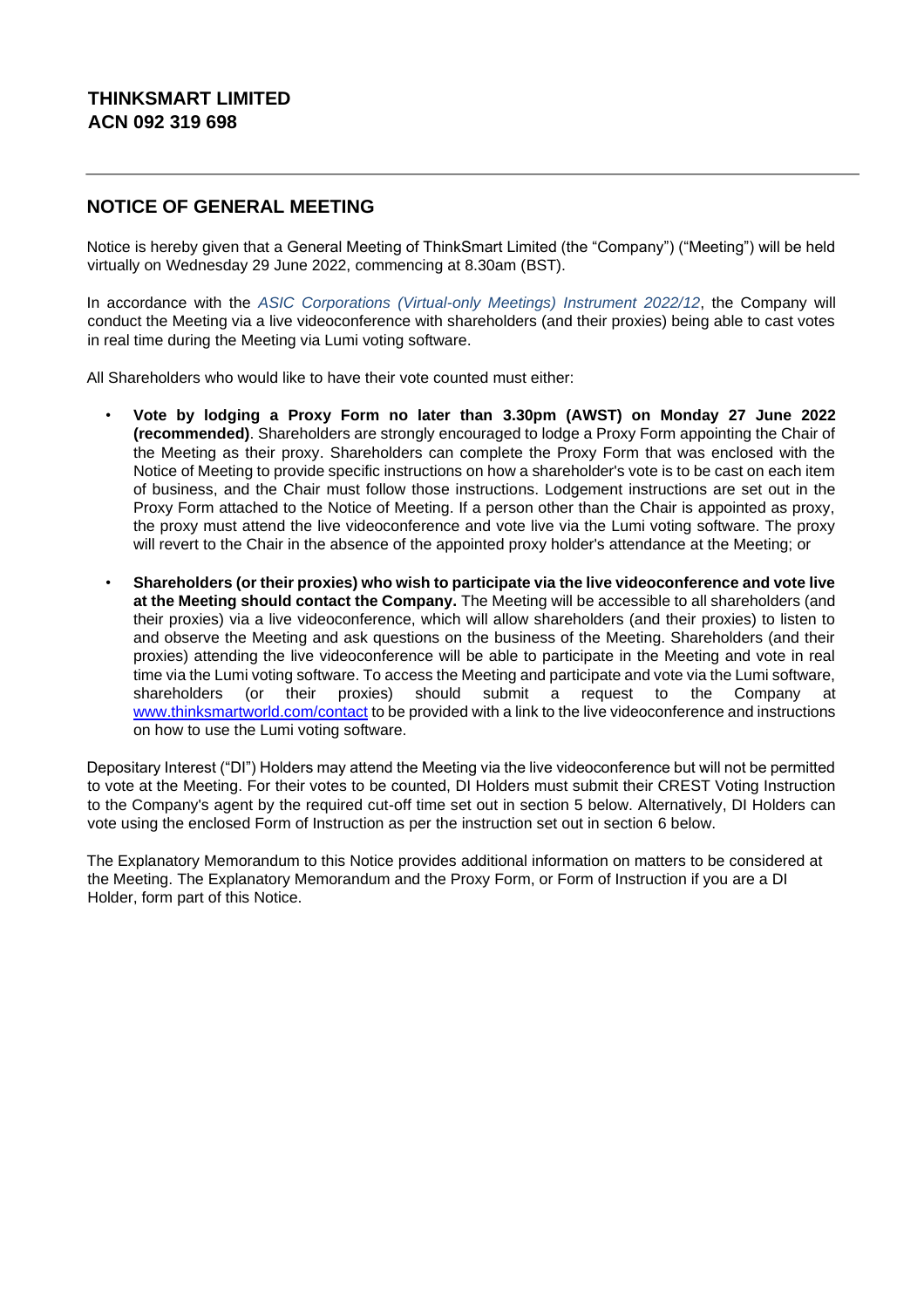# **1. Resolution 1 – Return of Capital to Shareholders**

To consider and, if thought fit, pass the following resolution as an ordinary resolution:

"That, for the purposes of Part 2J.1 of the *Corporations Act 2001* (Cth) and for all other purposes, approval is given for the Company to reduce its share capital by A\$3,750,612.00 by way of equal capital reduction, to be effected by the Company paying up to A\$0.035188 per share to each registered holder of shares in the Company as at the record date of 5:00pm (BST) on Friday 1 July 2022, on the terms set out in the Explanatory Memorandum".

# **2. Resolution 2 – Amendment of Constitution**

To consider and, if thought fit, pass the following resolution as a special resolution:

"That, for the purposes of section 136 of the *Corporations Act 2001* (Cth) and for all other purposes, the Constitution of the Company be amended in the form tabled at the Meeting and signed by the Chairperson for identification purposes."

# **3. Entitlement to Vote**

It has been determined that under regulation 7.11.37 of the *Corporations Regulations 2001* (Cth), for the purposes of the Meeting, shares will be taken to be held by the persons who are the registered holders at **3.30pm (AWST) on Monday 27 June 2022.** Accordingly, share transfers registered after that time will be disregarded in determining entitlements to attend and vote at the meeting.

# **4. Proxies**

A Proxy Form is attached to the Notice. This is to be used by Shareholders if they wish to appoint a representative (a 'proxy') to vote in their place. All Shareholders are strongly encouraged to sign and return the Proxy Form to the Company prior to the Meeting in accordance with the instructions thereon. Lodgement of a Proxy Form will not preclude a Shareholder from attending and voting at the Meeting virtually in person. Please note that:

- (a) a member of the Company entitled to attend and vote at the Meeting is entitled to appoint a proxy;
- (b) a proxy need not be a member of the Company and can either be an individual or body corporate; and
- (c) a member of the Company entitled to cast two or more votes may appoint two proxies and may specify the proportion or number of votes each proxy is appointed to exercise, but where the proportion or number is not specified, each proxy may exercise half of the votes.

If a Shareholder appoints a body corporate as a proxy, that body corporate will need to ensure that it:

- (a) appoints an individual as its corporate representative to exercise its powers at the Meeting, in accordance with section 250D of the *Corporations Act 2001* (Cth); and
- (b) provides satisfactory evidence of the appointment of its corporate representative at the Meeting.

If such evidence is not received at the Meeting, then the body corporate (through its representative) will not be permitted to act as a proxy.

The enclosed Proxy Form provides further details on appointing proxies and lodging Proxy Forms. A Proxy Form accompanies this Notice and to be effective must be received by the Company: **by no later than 3.30pm (AWST) on Monday 27 June 2022**.

# **5. United Kingdom (CREST Voting Instruction)**

DI Holders in CREST may transmit voting instructions by utilising the CREST voting service in accordance with the procedures described in the CREST Manual. CREST personal members or other CREST sponsored members, and those CREST members who have appointed a voting service provider, should refer to their CREST sponsor or voting service provider, who will be able to take appropriate action on their behalf. In order for instructions made using the CREST voting service to be valid, the appropriate CREST message (a "CREST Voting Instruction") must be properly authenticated in accordance with Euroclear's specifications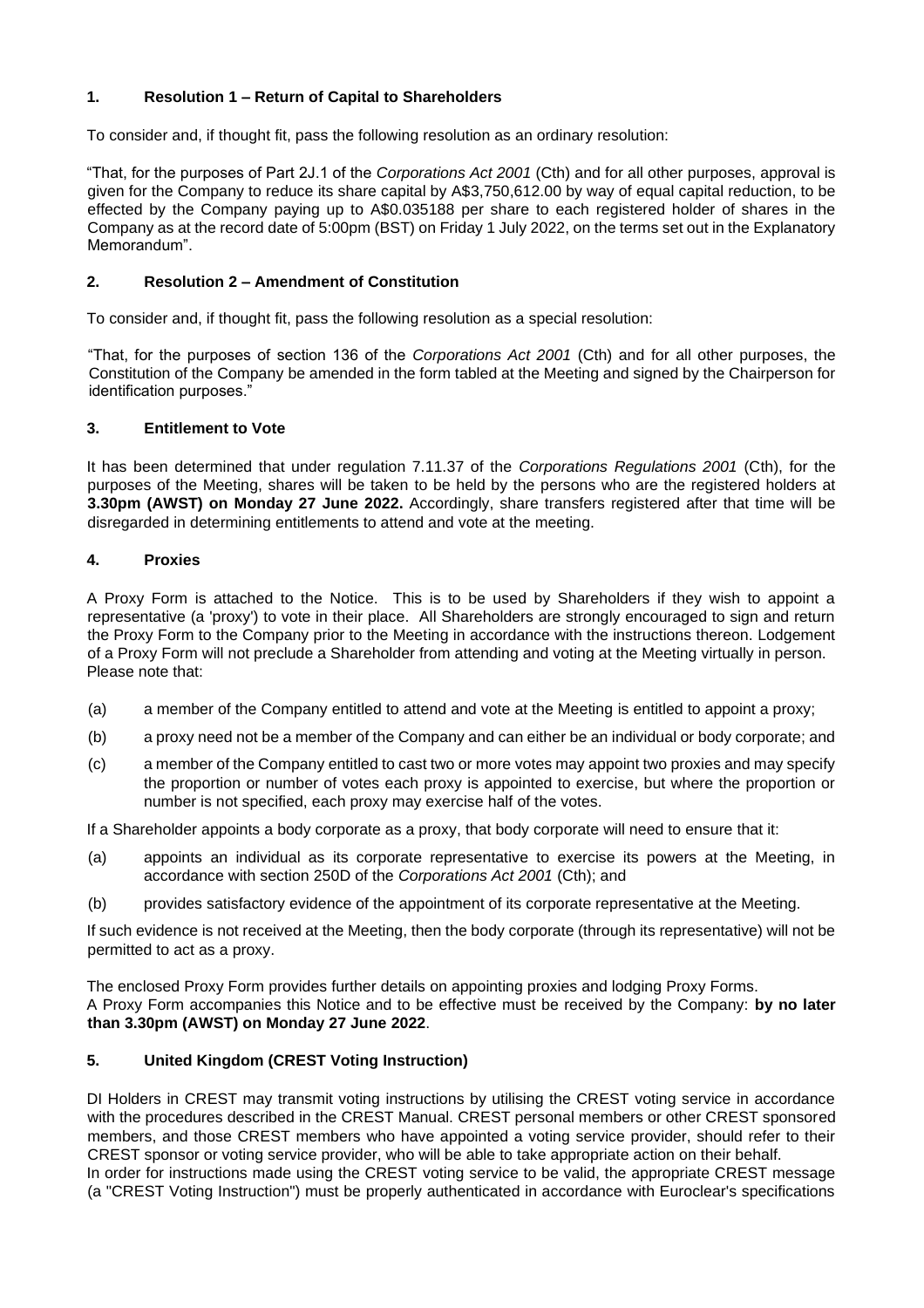and must contain the information required for such instructions, as described in the CREST Manual (available via [www.euroclear.com/CREST\).](http://www.euroclear.com/CREST)

To be effective, the CREST Voting Instruction must be transmitted so as to be received by the Company's agent (3RA50) no later than Friday 24 June 2022 at 8:30am (BST). For this purpose, the time of receipt will be taken to be the time (as determined by the timestamp applied to the CREST Voting Instruction by the CREST applications host) from which the Company's agent is able to retrieve the CREST Voting Instruction by enquiry to CREST in the manner prescribed by CREST. DI Holders in CREST and, where applicable, their CREST sponsors or voting service providers should note that Euroclear does not make available special procedures in CREST for any particular messages. Normal system timings and limitations will therefore apply in relation to the transmission of CREST Voting Instructions. It is the responsibility of the DI Holder concerned to take (or, if the DI Holder is a CREST personal member or sponsored member or has appointed a voting service provider, to procure that the CREST sponsor or voting service provider takes) such action as shall be necessary to ensure that a CREST Voting Instruction is transmitted by means of the CREST voting service by any particular time.

In this connection, DI Holders and, where applicable, their CREST sponsors or voting service providers are referred, in particular, to those sections of the CREST Manual concerning practical limitations of the CREST system and timings.

# **6. United Kingdom (Form of Instruction)**

DI Holders are invited to attend the Meeting but are not entitled to vote at the Meeting. In order to have votes cast at the Meeting on their behalf, DI Holders must complete, sign and return the Forms of Instruction forwarded to them along with the Notice to the Company's agent, Computershare UK, by Friday 24 June 2022 at 8:30am (BST).

By order of the Board

Well

Company Secretary Date: 1 June 2022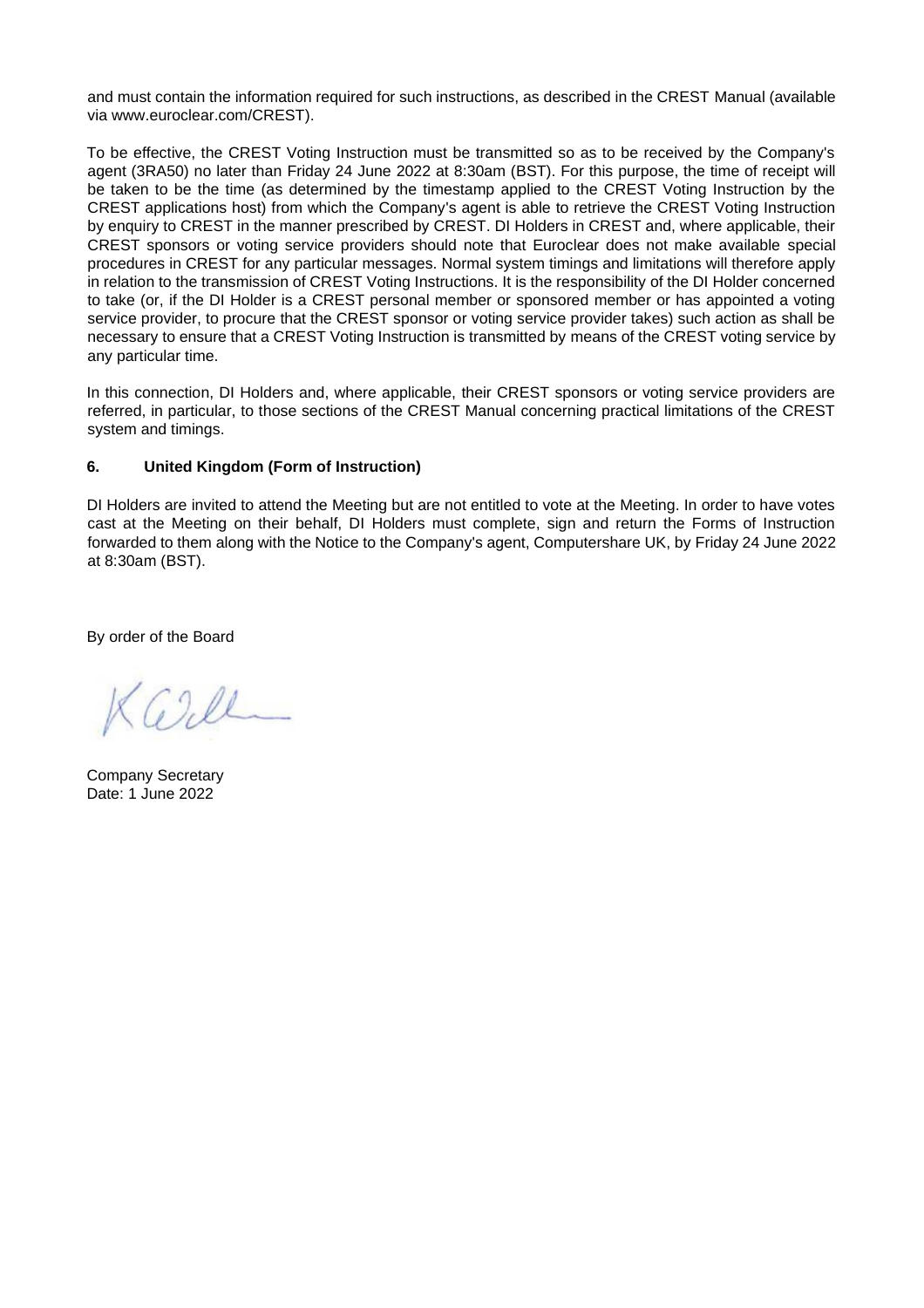# **EXPLANATORY MEMORANDUM**

# **1. Introduction**

This Explanatory Memorandum is intended to provide Shareholders with sufficient information to assess the merits of the accompanying Notice of Meeting.

The directors recommend that Shareholders read this Explanatory Memorandum in full before making any decision in relation to the Resolutions.

The following information should be noted in respect of the various matters contained in the accompanying Notice of Meeting:

**1.1 General** 

This Explanatory Memorandum has been prepared for the information of Shareholders in connection with the business to be conducted at the Meeting to be held virtually on Wednesday 29 June 2022, commencing at 8.30am (BST). DI Holders are able to attend the Meeting virtually but may not vote at the Meeting.

This Explanatory Memorandum should be read in conjunction with and forms part of the accompanying Notice. Shareholders should read the Notice and this Explanatory Memorandum carefully before deciding how to vote on the Resolutions.

**2. Resolution 1 – Return of Capital to Shareholders**

# **Overview**

On 10 November 2021 at the Company's 2021 Annual General Meeting, Shareholders of the Company approved a capital reduction of approximately A\$4.76m. On 8 December 2021 the Company returned a total of A\$5,595,007.53 to Shareholders consisting of the approved return of share capital of A\$4,755,735.08 in aggregate to all Shareholders, being 4.4618 cents per share (or DI) and an unfranked dividend (declared to be conduit foreign income) of A\$839,272.45 in aggregate to all Shareholders being 0.7874 cents per share (or DI).

At the date of this notice, the Group has approximately A\$9.4 million of cash or cash equivalents including cash realised from the reduction in the amount of its capital invested in its lease portfolio.

The Company now intends to return an amount to Shareholders of A\$4,412,522.32 consisting of a return of share capital of A\$3,750,612.00 in aggregate to all Shareholders, being 3.5188 cents per share (or DI) and an unfranked dividend of A\$661,910.32 in aggregate to all Shareholders, being 0.6210 cents per share (or DI) (the "Distribution") whilst ensuring the Company retains sufficient cash reserves for its operations.

The Company has decided not to apply to the Australian Taxation Office ("ATO") for a Class Ruling to determine certain Australian income tax consequences of the Distribution for Shareholders, including what amount of the capital return component of the Distribution will, if any, be a dividend for tax purposes, as opposed to a return of capital. The Company has obtained relevant tax advice regarding the implications for the Company and for Shareholders of the Distribution in determining the proportion of the Distribution that will be in the form of a capital return and the proportion that will be in the form of a dividend. Refer to the taxation comments below, particularly those regarding the risks to Shareholders and the Company of proceeding with the capital return without a Class Ruling. Shareholders should also be aware that they can obtain certainty by way of a private binding ruling from the ATO; the Company recommends that Shareholders discuss this with their tax advisors.

Accordingly, Shareholders are being asked to consider and pass the resolution required to return the A\$3,750,612.00 of share capital to Shareholders by way of an equal capital reduction, to be effected by the Company paying up to A\$0.035188 per share to each registered holder of the shares as at the record date of 5:00pm (BST) on Friday 1 July 2022.

The Company notes that Shareholder approval is not required at law for the Company to pay Shareholders (or DI Holders) the dividend component of the Distribution, however if Resolution 1 is not approved, no funds will be paid to Shareholders via a capital return or dividend and the Board will consider alternative uses for those funds.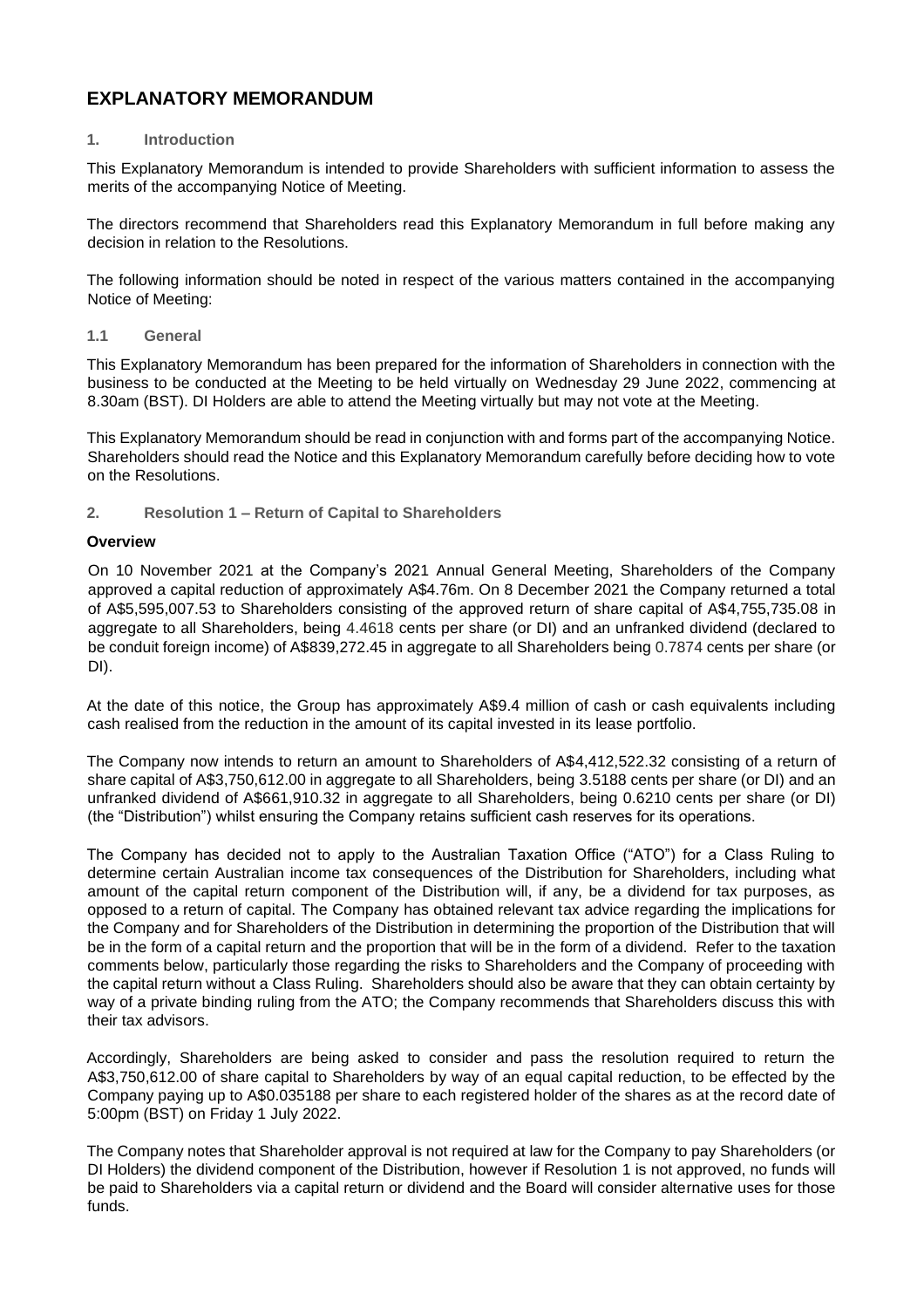# **Member approval for equal capital reduction**

The A\$3,750,612.00 capital component of the Distribution, the subject of Resolution 1, will constitute an equal capital reduction for the purposes of section 256B(2) of the Corporations Act because:

- 1. it relates only to ordinary shares;
- 2. it applies to each holder of ordinary shares in proportion to the number of ordinary shares they hold; and
- 3. the terms of the reduction are the same for each holder of ordinary shares.

Section 256B(1) of the Corporations Act provides that three requirements must be met in order for a company to conduct an equal capital reduction that is not otherwise authorised by law. The following table sets out these requirements and a description of how each requirement is met.

| <b>Requirement</b>                                                                           | How the requirement is met                                                                                                                                                                                                                                                                                                                               |  |  |
|----------------------------------------------------------------------------------------------|----------------------------------------------------------------------------------------------------------------------------------------------------------------------------------------------------------------------------------------------------------------------------------------------------------------------------------------------------------|--|--|
| The reduction is fair and<br>reasonable to the company's<br>shareholders as a whole          | The directors believe that the return of capital is fair<br>and reasonable to Shareholders as a whole.                                                                                                                                                                                                                                                   |  |  |
|                                                                                              | Each Shareholder is treated equally and in the same<br>manner since the terms of the return of capital are the<br>same for each Shareholder, the distribution is on a pro<br>rata basis, and the proportionate ownership interest of<br>each Shareholder in respect of the Company remains<br>the same before and after the return of capital.           |  |  |
| The reduction does not materially<br>prejudice the company's ability<br>to pay its creditors | The directors have<br>carefully<br>considered<br>the<br>Company's assets, liabilities and expected cash flows,<br>and believe that the return of capital will not materially<br>prejudice the Company's ability to pay its creditors.                                                                                                                    |  |  |
|                                                                                              | The directors have also satisfied themselves as to the<br>solvency of the Company following the return of<br>capital.                                                                                                                                                                                                                                    |  |  |
| The reduction is approved by<br>shareholders under section<br>256C of the Corporations Act   | This requirement is the reason that approval of<br>Shareholders is being sought pursuant to Resolution<br>1. Further, as required by section 256C(5), the<br>Company has lodged a copy of the Notice of Meeting<br>accompanying documentation (being<br>and<br>this<br>Explanatory Memorandum, the Proxy Form and the<br>Form of Instruction) with ASIC. |  |  |

#### **Rationale**

The proposed return of capital demonstrates the Company's commitment to efficient capital management, and its focus on providing a satisfactory distribution (including return of capital) to all Shareholders in relevant circumstances, whilst ensuring it has sufficient cash reserves for its operations.

#### **Impact on capital structure of the Company**

As at 31 May 2022, the Company has 106,587,814 ordinary shares on issue. After the proposed capital return, the number of ordinary shares on issue will remain the same (as no shares will be cancelled) and Shareholders will not be diluted. The share capital of the Company will be reduced by A\$3,750,612.00, representing a return per ordinary share of up to A\$0.035188.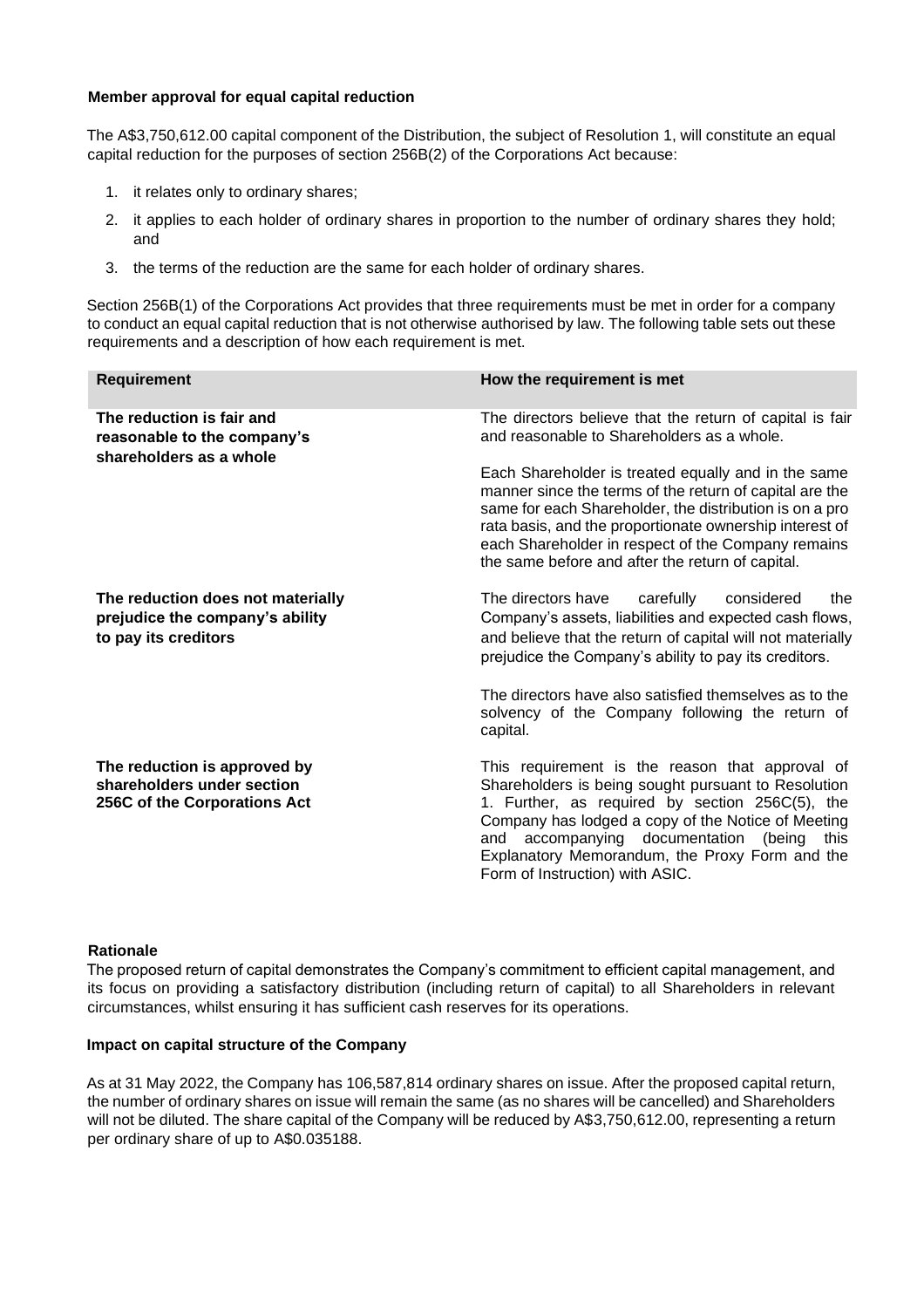#### **Impact on financial position of the Company**

In determining whether to implement the return of capital, the directors have reviewed the Company's assets, liabilities and expected cash flows. The Board considers that the proposed capital return is fair and reasonable to Shareholders as a whole and will not materially prejudice the Company's ability to pay its creditors, or impact on its solvency position. As at the date of this notice, the Group has approximately A\$9.4 million of cash or cash equivalents and so if the Distribution in the full amount of A\$4,412,522.32 million (for which approval is sought in relation to A\$3,750,612.00) was made at the date of this notice, the Group would have approximately A\$5.0 million of cash or cash equivalents remaining.

# **Impact on growth strategies of the Company**

The capital return will not materially impact the Company's capacity to fund new investment opportunities given the capacity to raise debt and equity funding if required. The Company will continue to assess opportunities consistent with its objective of providing returns to Shareholders.

# **Impact on ability to frank and declare future dividends as conduit foreign income**

In regards to the dividend component of the Distribution:

- The dividend will be unfranked given the Company's limited franking account balance. Therefore, there should not be an impact on the Company's ability to frank future dividends.
- It is likely that the dividend will be declared to be conduit foreign income, such that the dividend is unlikely to be subject to foreign resident Australian dividend withholding tax. This may affect the ability of the Company to declare future unfranked dividends to be conduit foreign income such that Australian dividend withholding tax may apply to future unfranked dividends paid to non-Australian tax resident Shareholders.

# **Indicative timetable**

| <b>General Meeting</b>                                                          | 29 June 2022 |
|---------------------------------------------------------------------------------|--------------|
| Company to advise that capital reduction<br>resolution approved by Shareholders | 29 June 2022 |
| Record date for return of capital and dividend                                  | 1 July 2022  |
| Last day for currency elections (UK register only)                              | 5 July 2022  |
| Return of capital and dividend payment date                                     | 15 July 2022 |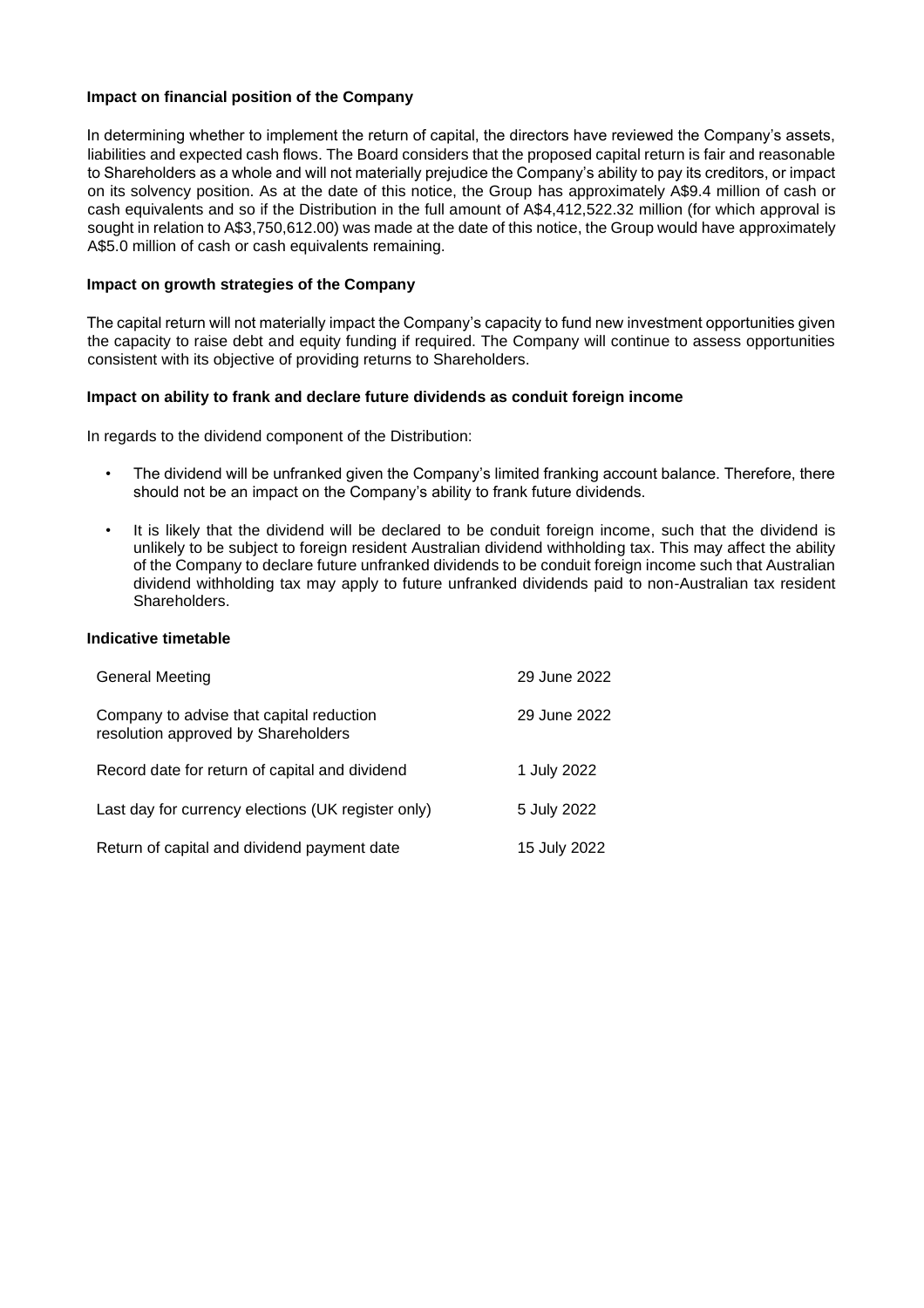# **Taxation**

# **Australian Taxation**

# *Scope*

This section addresses certain Australian income tax, goods and services tax ("GST") and stamp duty implications of the Distribution for Shareholders. This section deals only with certain Australian taxation implications relevant to Shareholders who are individuals, companies and trusts (other than superannuation or pension funds), of both Australian and non-Australian tax residency, each of whom holds their shares on capital account for income tax purposes.

This section does not apply to Shareholders who:

- are insurance companies, superannuation or pension funds, banks, or partnerships;
- carry on a business of trading in shares;
- hold (or will hold) their shares on revenue account for income tax purposes;
- acquired their shares in connection with an employee share scheme;
- are exempt from Australian tax; or
- are subject to the Taxation of Financial Arrangements rules in Division 230 of the *Income Tax Assessment Act 1997* (the "ITAA 97") in respect of their Company shares.

The information in this section of the Explanatory Memorandum is general in nature and is based on the law in force at the time of issue of this Notice of Meeting. It is not intended to be an authoritative or complete statement of the Australian taxation laws, nor to be relied upon as tax or stamp duty advice. Deloitte Tax Services Pty Ltd, a registered tax agent, has provided the Australian tax and stamp duty comments in this section. Deloitte Tax Services Pty Ltd is not licensed under Chapter 7 of the Corporations Act to provide financial product advice. Taxation issues, such as those covered by this section, are only some of the matters you need to consider when making a decision about a financial product. It should be noted that the Australian taxation laws are complex and the precise taxation implications will depend upon each Shareholder's specific circumstances and the specific circumstances of the Distribution.

The comments in this section are based on the Australian taxation laws (including established interpretations of those laws) as at the date of this Notice of Meeting, which may change. This section does not take into account the tax law of countries other than Australia (such as the tax laws of the United Kingdom).

Neither the Company nor any of its officers, employees or advisors assumes any liability or responsibility for advising Shareholders about the tax consequences of the Distribution. It is recommended that all Shareholders (including Australian tax resident Shareholders and non-Australian tax resident Shareholders) should seek their own independent taxation advice before reaching conclusions as to the possible taxation consequences of the Distribution.

The Company has obtained professional tax advice on the implications of the Distribution to the Company and Shareholders, including in regards to an appropriate split of the Distribution as between capital return and dividend for tax purposes. The Company has had regard to this advice in determining the final composition of the Distribution as between capital return and dividend. However, as noted above, the Company does not intend to seek a Class Ruling from the ATO to confirm, amongst other matters, that the dividend integrity rules will not be applied by the ATO to the capital return component of the Distribution. Further details of the risks to the Company and Shareholders of this approach (i.e. the risks of proceeding without a Class Ruling) are detailed below at *"Tax Considerations / Risks Relevant to Proceeding Without a Class Ruling"*.

For any amount that is treated as a capital amount for tax purposes, the tax treatment explained below at "*Expected Australian Income Tax Treatment for Capital Component*" should apply to that amount. For any amount that is treated as a dividend for tax purposes (excluding application of the dividend integrity measures), the tax treatment explained below at "*Expected Australian Income Tax Treatment for Dividend Component*" should apply to that amount.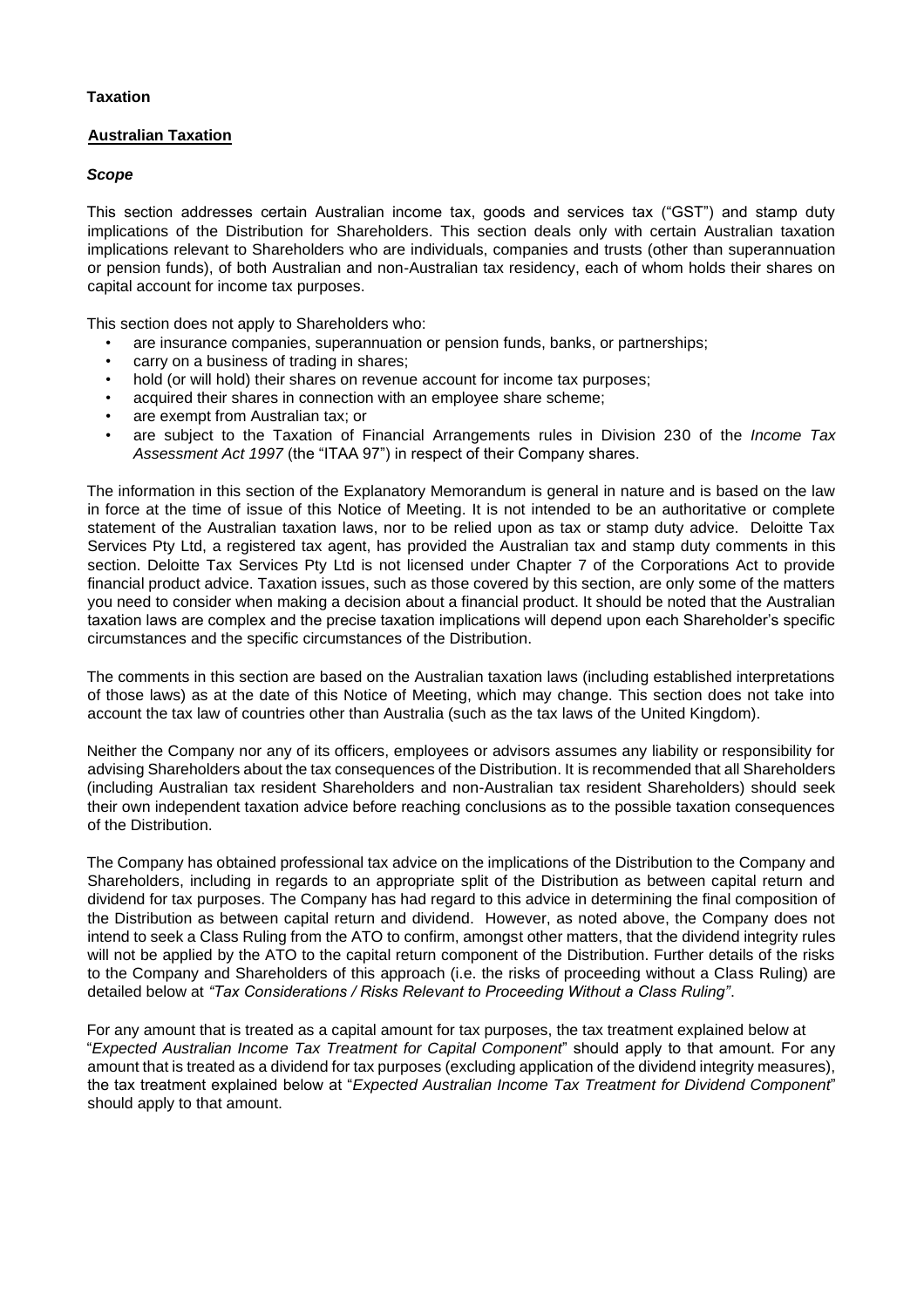# *Expected Australian Income Tax Treatment of Capital Component*

#### Australian tax resident Shareholders

A CGT event (G1) should happen for a Shareholder when the Company pays the capital return to the Shareholder in respect of shares they owned at the capital return record date and continue to hold at the capital return payment date. A Shareholder's cost base for each of their shares should be reduced by the lesser of the cost base and the amount of the capital return per share. A capital gain should arise for a Shareholder where the capital return per share exceeds the Shareholder's cost base of any of their shares. The difference between the Shareholder's cost base of the relevant shares and the capital return received in respect of those shares should be equivalent to the amount of the capital gain.

The capital gain may be reduced by the CGT discount if the shares were held for at least 12 months before the capital return and other relevant requirements are satisfied. The CGT discount is 50% for resident individuals and trusts and 33 1/3% for resident complying superannuation funds. Shareholders that are Australian resident companies are not generally eligible for the CGT discount.

Where the capital return is paid to a Shareholder in respect of a share they owned at the capital return record date but ceased to own at the capital return payment date, a CGT event (C2) should happen when the payment is made. A capital gain should arise for a Shareholder if the capital proceeds from the ending of the right (i.e. the amount of the capital return) exceeds the cost base of the right.

The cost base of the right should not include the cost base or reduced cost base of the share previously owned by the Shareholder that has been applied in working out a capital gain or capital loss made when a CGT event happened to the share, for example, if the Shareholder disposed of the share after the capital return record date but before the capital return payment date. Therefore, if the full cost base or reduced cost base of a share has been previously applied in working out a capital gain or capital loss made when a CGT event happened to that share, the right to receive the return of capital should have a nil cost base. Therefore, the capital gain in this circumstance should equal the full amount of the capital return.

As the right to receive the return of capital was inherent in the share during the time it was owned, the right should be considered to have been acquired at the time when the share was acquired. Therefore, the capital gain should be subject to CGT discount if the shares were held by the Shareholder for at least 12 months before the payment of the return of capital and the other relevant conditions are satisfied (the discount percentages should be as above).

#### Non-Australian tax resident Shareholders

No Australian tax should generally be payable on capital gains made by non-Australian tax resident Shareholders (that do not hold their shares via an Australian permanent establishment) where:

- their Shareholdings (together with associates) is less than 10% of the Company (at the time of the CGT event and during a greater than 12 month period in the 24 months prior to the CGT event); or
- the Company is not considered "land-rich" for Australian income tax purposes (e.g. 50% or less of the market value of the respective underlying assets of the Company are principally derived from Australian real property).

Given the nature of the Company's assets and operations, the Company should not be considered "land-rich" for Australian income tax purposes.

A non-Australian tax resident Shareholder that holds their investments on revenue account or through an Australian permanent establishment should seek advice about the Australian income tax implications of the capital return based on their individual circumstances.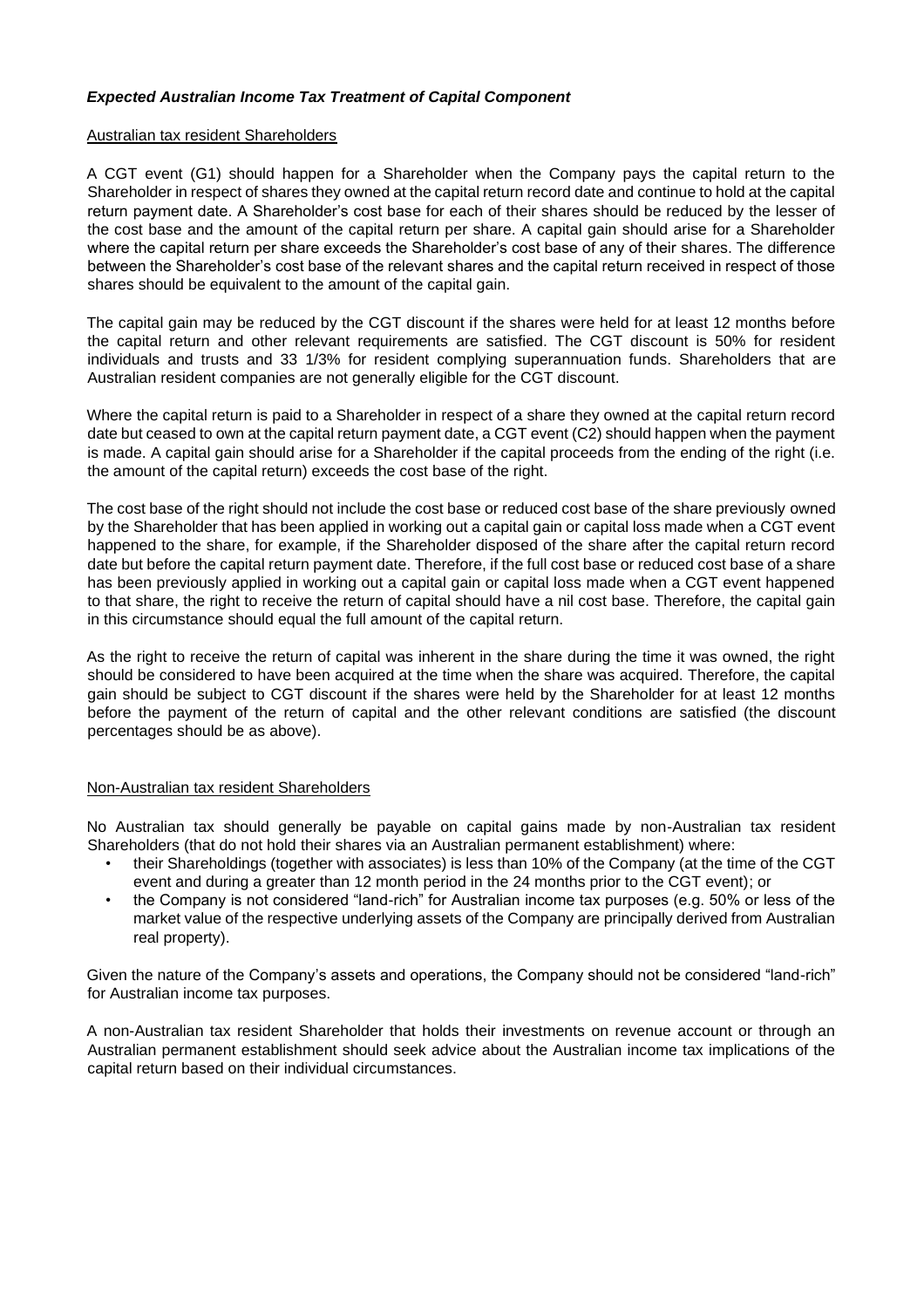# *Expected Australian Income Tax Treatment of Dividend Component*

The below comments have been prepared on the basis that the dividend will be unfranked.

#### Australian tax resident Shareholders

Shareholders who are Australian tax residents should include the amount of the dividend (gross of any withholding tax) as assessable income in their income tax return.

An Australian tax resident Shareholder is not obliged to quote a Tax File Number ("TFN"), or where relevant, Australian Business Number ("ABN"), to the Company. However, to the extent that a dividend is unfranked, if a TFN, or where relevant, ABN, is not quoted by an Australian tax resident Shareholder and no exemption is applicable, income tax is required to be deducted by the Company at the highest marginal rate (currently 45% plus Medicare levy of 2%) from the dividend. Australian tax resident Shareholders may be able to claim a tax credit/rebate (as applicable) in respect of any tax withheld on the dividend in their income tax returns. Australian tax resident Shareholders that have not provided, or are not certain whether they have provided, their TFN / ABN are advised to contact Computershare Investor Services on 1300 850 505 (within Australia) or +61 3 9415 4000 (outside Australia) or online at [www.investorcentre.com/au](http://www.investorcentre.com/au) [t](http://www.investorcentre.com/au)o update their records in order to avoid withholding tax being applied to the dividend component of the Distribution.

#### Non-Australian tax resident Shareholders

To the extent an unfranked dividend is declared to be conduit foreign income, no Australian dividend withholding tax should be applicable.

Shareholders that are not residents of Australia for income tax purposes should not be taxable in Australia on such dividends provided they do not hold their shares through an Australian permanent establishment.

To the extent that a dividend is unfranked and is not declared to be conduit foreign income, the main difference in income tax treatment should be that Australian dividend withholding tax would be applicable (which will be withheld from the Distribution payable by the Company).

Given the Company's conduit foreign income balance, it is likely that the dividend component will be declared to be conduit foreign income, such that no foreign resident Australian dividend withholding tax should be applicable to the dividend. This position will be advised to Shareholders via RNS Announcements.

To the extent Australian dividend withholding tax is applicable to a dividend, it will be levied at a flat rate of 30% on the gross amount of the dividends unless a Shareholder is a tax resident of a country that has an applicable double tax treaty with Australia. Relevantly, the Australian dividend withholding tax is generally limited to a maximum of 15% for Shareholders that are tax resident of the UK (varying rates apply to different countries).

Non-Australian tax resident Shareholders should seek their own independent tax advice as to the tax implications in their country of residence of receiving the dividend (including if a credit is available for any Australian dividend withholding tax).

#### *Capital Return as Ordinary Assessable Income*

Given the circumstances of the capital return, the capital return should not constitute ordinary income of Shareholders.

#### *Depositary Interests ("DIs")*

For those Shareholders that hold their shares via DIs and on capital account, the CGT outcomes depend on whether the Shareholder is 'absolutely entitled' to the shares they have a beneficial interest in via their DIs. Where the holders of DIs are 'absolutely entitled' to the underlying shares to which the DIs relate, the CGT consequences of the capital return should generally be attributable to the underlying Shareholders that hold their shares via DIs.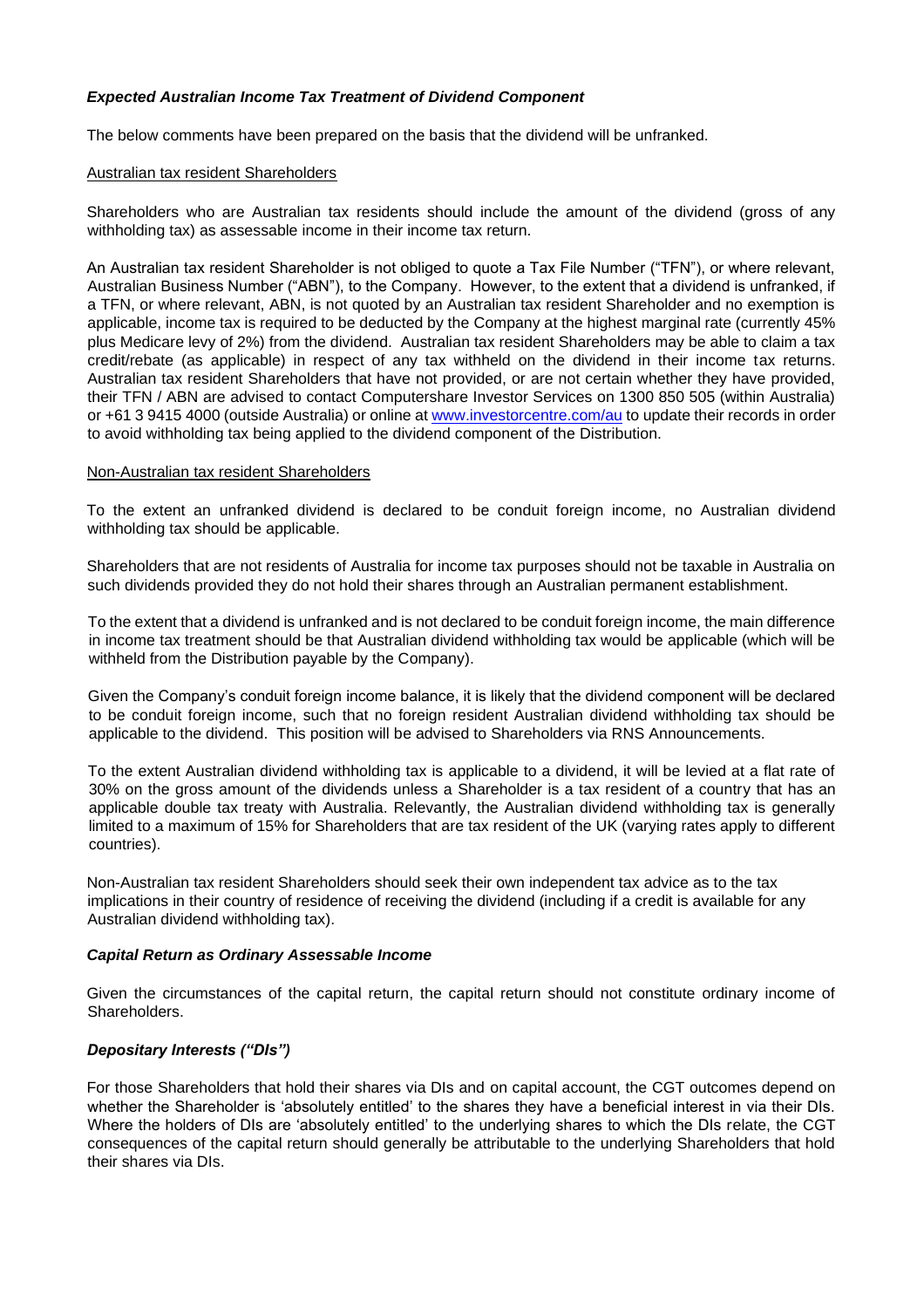A dividend received via DIs should generally be included as assessable income in the hands of the holder of the DIs. The ability of holders of DIs to access any tax offsets (if any) may be restricted. The rules surrounding taxation of dividends received through the DI facility is complex and it is recommended that affected Shareholders obtain advice to confirm the appropriate taxation considerations and treatment for this situation having regard to their own specific circumstances.

It is expected that the dividend component (i.e. the 0.6210 cents per share payment) of the Distribution received by Shareholders that hold their shares via DIs will not have a withholding tax applied. The capital component (i.e. the 3.5188 cents per share payment) of the Distribution should not attract withholding tax.

DIs in the context of applicable withholding tax rules (including the no-TFN / no-ABN withholding tax rules described above) are complex. Shareholders (both Australian tax-resident and non-resident) are advised to seek appropriate taxation advice in this regard, including the ability to obtain tax offsets / credits / refunds for any Australian withholding tax applied in respect of the Distribution.

Shareholders that hold their shares via DIs are strongly advised to obtain their own professional advice regarding:

- whether they are 'absolutely entitled' to the shares they have a beneficial interest in via their DIs; and
- the tax implications of receiving the Distribution,

based on their own specific circumstances, including the nature of their Depositary Interest facility, and the circumstances of the Distribution.

Shareholders are also directed to consider Class Ruling 2017/10 "Income tax: ThinkSmart Limited - delisting from ASX and shares converted into Depositary Interests", which outlines certain Australian income tax implications of holding shares via DIs.

# *Foreign Resident Capital Gains Withholding ("FRCGW")*

Rules have been enacted which can apply to the disposal of certain taxable Australian property under contracts entered into on or after 1 July 2016. The current non-final withholding tax rate is 12.5%. The regime applies to certain transactions involving the acquisition of the legal ownership of an asset that is taxable Australian real property, an indirect Australian real property interest (such as membership in a "land rich" company or trust) or an option or right to acquire such property or such an interest from a "relevant foreign resident".

The FRCGW rules should not apply to the Distribution given the nature of the distribution and the nature of the Company's assets and operations.

# *GST*

Under current Australian GST law, GST should not be payable on the Distribution. The ability of Shareholders to recover any GST incurred as an input tax credit in relation to costs associated with the Distribution (such as costs relating to professional advice obtained by Shareholders regarding the Distribution) would vary according to individual circumstances and as such this should be reviewed by Shareholders prior to making any claim.

# *Stamp Duty*

No Australian stamp duty should be payable by a Shareholder in respect of the Distribution.

# *Tax Considerations / Risks Relevant to Proceeding Without a Class Ruling*

There may be adverse tax consequences to the Company and Shareholders relevant to proceeding without a Class Ruling. You should read this section carefully and consider, together with your professional advisors, the relevance of any potential adverse tax consequence to your own situation.

The ATO may, in certain circumstances, treat the whole or part of a capital return as an unfranked dividend for tax purposes. This generally occurs where the ATO forms the view (based on specific circumstances) that the capital return (or a part of it) relates to the profits of the company making the capital return. Relevantly, Shareholders should be aware that as part of the process for the Class Rulings obtained for the capital return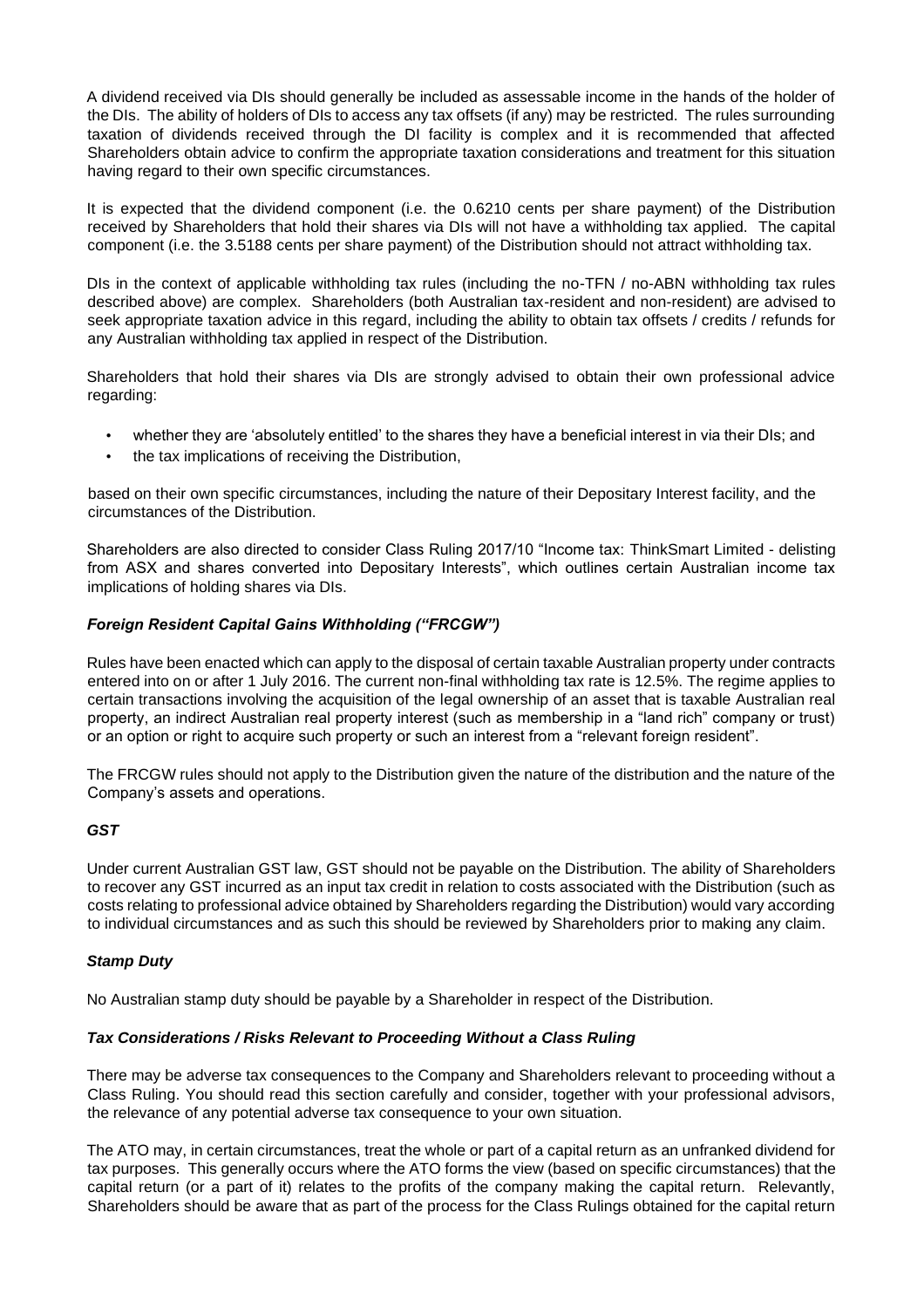made to Shareholders in March 2019, the ATO expressed that, in the ATO's view at that time and in the absence of further relevant capital releasing transactions, all or a large part of any subsequent distribution of cash should be treated as a dividend for tax purposes. This potentially increases the risk that the ATO would seek to challenge the tax treatment of the capital component of the Distribution.

As noted above, the Company has obtained relevant professional tax advice on the implications of the Distribution to the Company and Shareholders, including in regards to an appropriate split of the Distribution as between capital return and dividend for tax purposes. The Company has had regard to this advice in determining the composition of the Distribution as between capital return and dividend. The Company has adopted a position that it believes, having regard to the professional tax advice it has received, has reasonable grounds to successfully defend a challenge by the ATO. However, Shareholders should be aware that the Company (and its officers, employees and advisors, including Deloitte Tax Services Pty Ltd) cannot guarantee that an ATO challenge would not succeed.

If the capital return is implemented without the ATO issuing a Class Ruling (as is intended), and the ATO subsequently commences a review or audit of the Distribution, the risks outlined below may arise to Shareholders and the Company.

It is recommended that all Shareholders should seek their own independent taxation advice before reaching conclusions as to the possible taxation consequences of the Distribution (including the capital return component of the Distribution).

As noted above in the Explanatory Memorandum, a Shareholder can alternatively obtain certainty by way of a private binding ruling from the ATO. The Company recommends that Shareholders discuss this with their tax advisors.

# Risk to Shareholders

The ATO may make a determination to apply the relevant dividend integrity measures deeming all or part of the Distribution that is a capital return to be an unfranked dividend in the hands of Shareholders. In this situation, it is possible that the ATO would seek to treat all (or substantially all) of the capital return as an unfranked dividend. In this case, the following adverse tax consequences would potentially arise to Shareholders:

- For Shareholders who are Australian tax residents, the deemed unfranked dividend should be included in assessable income (the Company may be subject to no-TFN / ABN withholding in respect of relevant Australian tax resident Shareholders). For completeness, it is noted that this primary tax position should be materially similar to the position if the Company had paid an actual unfranked dividend (given the limited franking account balance of the Company); and
- For Shareholders who are non-Australian tax residents, the deemed unfranked dividend should be subject to dividend withholding of up to 30% (which would likely be a cost borne by the Company). For completeness, it is noted that this tax position is different to the position if the Company had paid an actual unfranked dividend (given that an actual unfranked dividend could be declared to be conduit foreign income to mitigate the withholding tax).

Shareholders may also be subject to:

- Penalties of 25% to 75% of the primary tax (however, the 75% rate should only apply if it is found that there has been an intentional disregarded of the law, which should be only a remote possibility);
- Interest charges relating to any outstanding unpaid tax amounts; and
- Legal and tax advisor costs associated with defending any proceedings brought by the ATO.

Worked examples of the potential primary tax consequences to Shareholders of the dividend integrity rules applying to the capital component of the Distribution are outlined at Annexure A. The potential consequences should be read in conjunction with the relevant qualifications and assumptions in Annexure A.

#### Risk to the Company

The ATO may make a determination to apply the relevant dividend integrity measures to all or part of the capital return component of the Distribution. In this situation, it is possible that the ATO would seek to treat all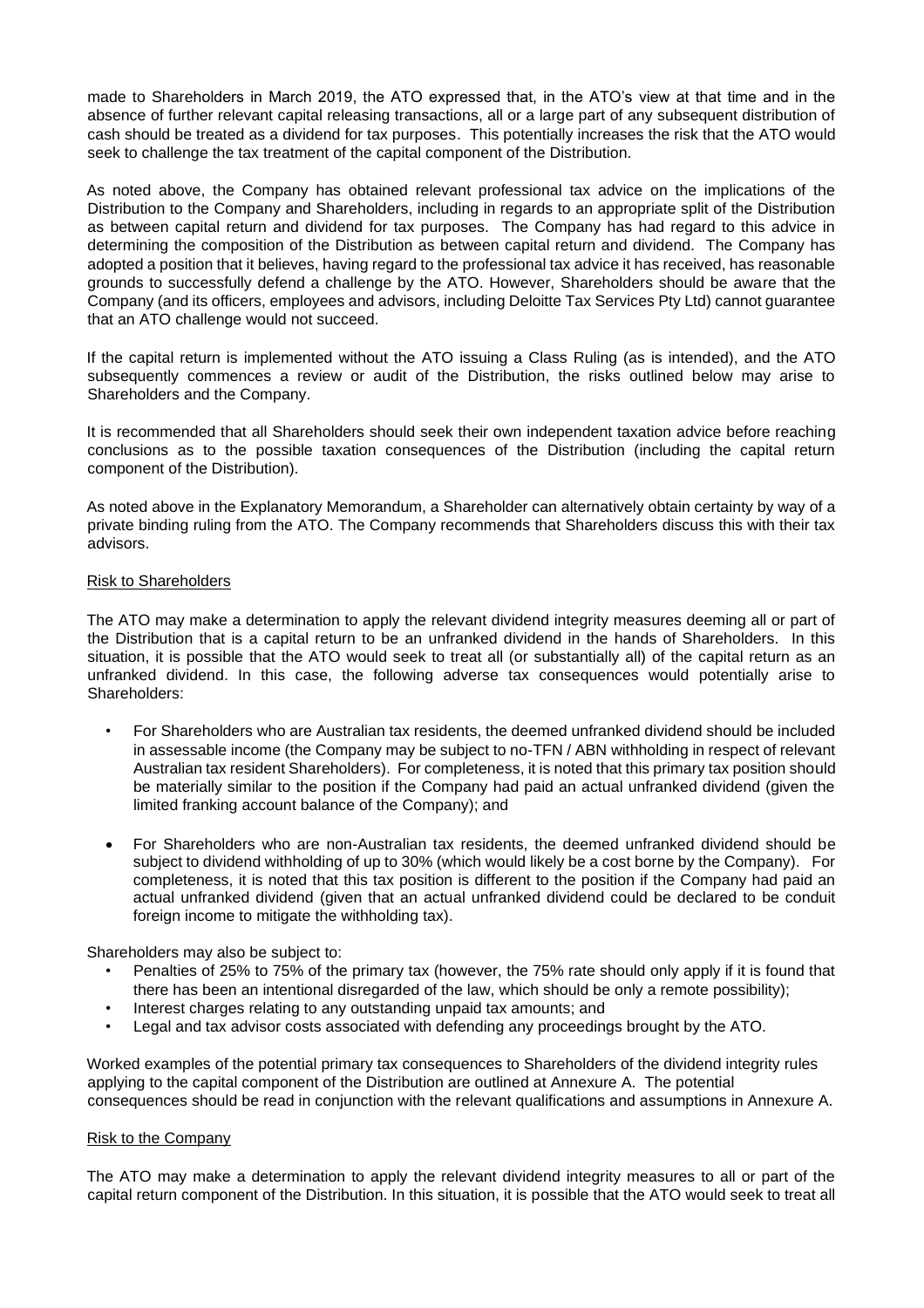(or substantially all) of the capital return as an unfranked dividend. In this case, the following adverse tax consequences would potentially arise to the Company:

- The Company may be subject to withholding tax liabilities, particularly in respect of the capital return paid to non-Australian tax resident Shareholders. The amount of potential withholding tax liabilities (and associated penalties and interest) would depend on the quantum of the deemed unfranked dividend and the profile of relevant Shareholders. Based on the profile of the Distribution and the Company's shareholder composition (as between Australian residents and non-residents), the potential withholding tax liabilities may be up to approximately A\$0.4 million to A\$0.5 million.
- There may be franking account consequences for the Company (by way of penalty franking debits). This should only arise if the ATO determines that a more than incidental purpose of the capital return (or a relevant portion of it) was to avoid franking debits arising to the Company. This outcome is considered a remote risk given the Company's limited franking account balance. However, for completeness, it is noted that if a franking debit were to arise, it should broadly be equal to what the debit would have been if the deemed unfranked dividend were franked. Based on the profile of the Distribution, the potential penalty franking debit may be up to approximately A\$1.6 million to A\$1.8 million. As the Company's franking account balance is limited, such a franking debit will cause the Company's franking account to fall into deficit (approximately by an amount equal to the penalty franking debit), and the Company should then be liable for associated franking deficit tax (equal to the deficit / penalty franking debit). This franking deficit tax is likely to be largely a permanent cash cost to the Company given the group's future Australian income tax liabilities are not expected to be significant as the group's operations are currently located outside of Australia.

The Company may also incur legal and tax advisor costs associated with defending any proceedings brought by the ATO.

As the Company has undertaken distributions of a similar nature in prior years, the risks outlined above equally apply to those distributions. To the extent the ATO makes a determination in respect of the Distribution, it is likely a determination would also be made for previous distributions (or *vice versa*).

#### **How payment will be received**

If Resolution 1 is approved, and you voted against the resolution, you will still receive the funds you are entitled to under the Distribution ("Entitlement").

If you have a direct credit authority for payments in relation to your Company shares recorded by Computershare Investor Services Pty Ltd ("Registry") on the record date 5:00pm (BST) on 1 July 2022, your Entitlement due to you will be credited to your nominated account.

If you wish, you may add/change your current direct credit instructions by providing written instructions to the Registry before the record date at:

Online: at [www.investorcentre.com/au](http://www.investorcentre.com/au)

By Post: Computershare Investor Services Pty Limited GPO Box 2975 MELBOURNE VIC 3001 AUSTRALIA

Please note that if you do alter your nominated bank account details, this will be taken to be your nominated bank account for future distribution payments by the Company.

Holders of DIs will be paid electronically directly through the CREST system by Computershare Investor Services PLC (the "Depositary") procuring a credit to the cash memorandum account linked to the CREST participant ID in which the DIs are registered as at the record date. In order to facilitate payment through CREST, the Depositary will make arrangements to convert the payment from Australian dollars into pounds sterling. The actual amount of proceeds to be payable in pounds sterling received will depend upon the exchange rate prevailing on the day on which funds are made available to the Depositary. Holders of DIs should be aware that the currency exchange rate which prevails at the date on which the return of capital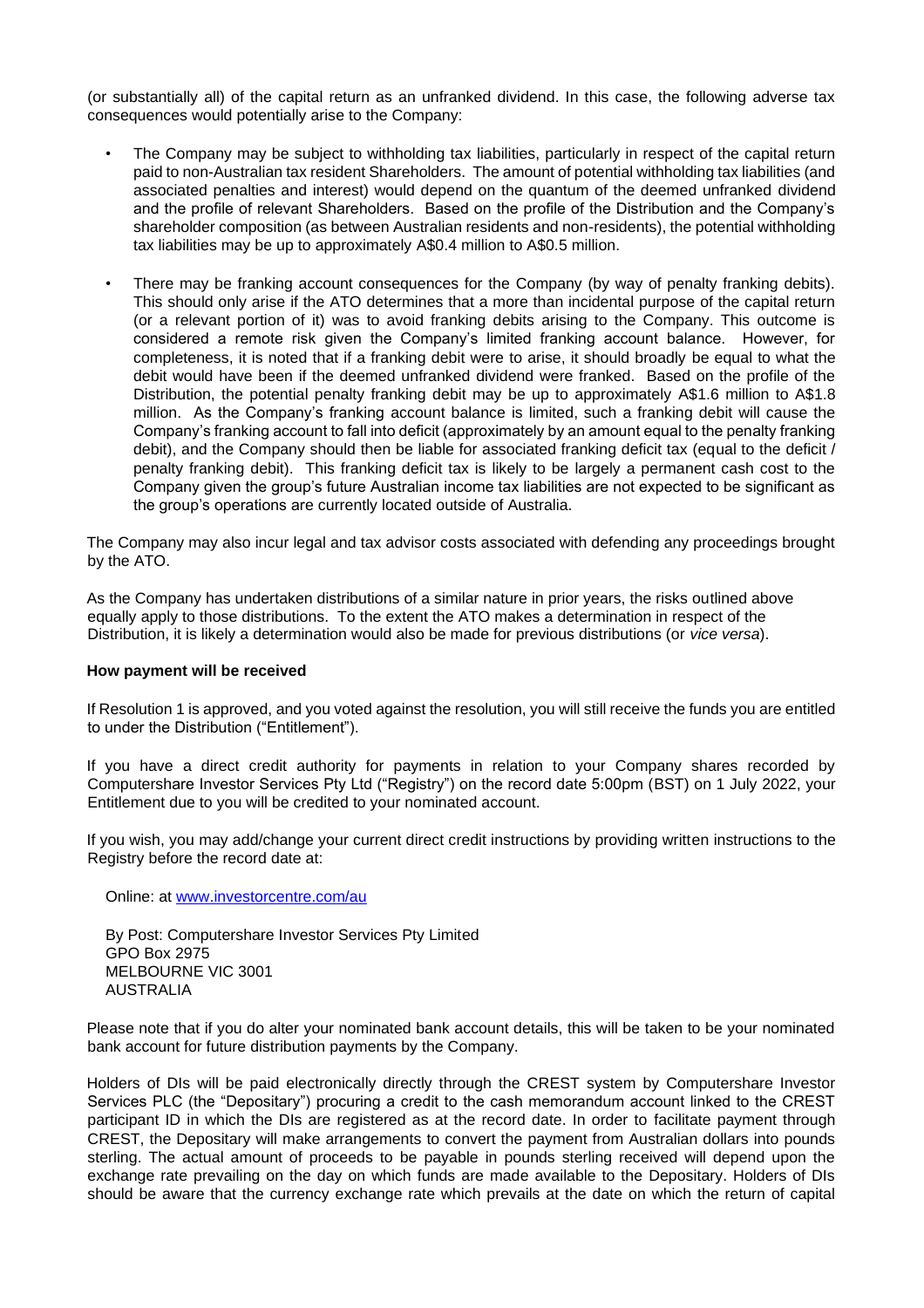becomes effective and on the dates of dispatch and receipt of payment may be different from that prevailing on the date on which the Depositary converts the Australian dollars into pounds sterling. In all cases, fluctuations in the exchange rates are at the risk of the holder of the DIs.

In all other cases, you will be sent (at your risk) a cheque for your Entitlement in Australian dollars to your address as recorded by the Registry on the record date. Payments to these accounts and the dispatch of cheques to those addresses will satisfy the Company's obligations to pay your Entitlement.

# **Other material information**

There is no other information material to the making of a decision by Shareholders whether or not to vote in favour of the proposal (being information that is known to directors of the Company which has not previously been disclosed to holders of shares in the Company) other than as set out in this document.

*The directors are of the opinion that the proposed capital return is fair and reasonable to all Shareholders and unanimously recommend that Shareholders vote in favour of Resolution 1.* 

*No director of the Company will receive any payment or benefit of any kind as a consequence of the proposed return of capital other than as an ordinary Shareholder of the Company.*

# **Resolution 2 – Amendment of Constitution**

The Company adopted its current Constitution in 2016. Since then, there has been a number of changes to Australian corporations law and practice relating to the holding of virtual meetings. In light of this, the Directors propose that the current Constitution be amended to allow and cater for virtual meetings.

Section 136 of the Corporations Act allows a company to amend its constitution by special resolution of its shareholders. Resolution 2 is a special resolution which will enable the Company to amend its Constitution.

The provisions of the amended Constitution will be the same as the current Constitution, except for the limited amendments to allow and cater for virtual meetings. The Directors believe that the proposed amendments do not materially impact Shareholders.

A copy of the amended Constitution (showing the proposed amendments in mark-up) is available on the Company's website [www.thinksmartworld.com](http://www.thinksmartworld.com/) and also for review by Shareholders at the office of the Company. A copy of the amended Constitution can also be sent to Shareholders upon request to the Company Secretary. Shareholders are invited to contact the Company if they have any queries or concerns.

The Directors unanimously recommend that Shareholders vote in favour of Resolution 2.

*Ends*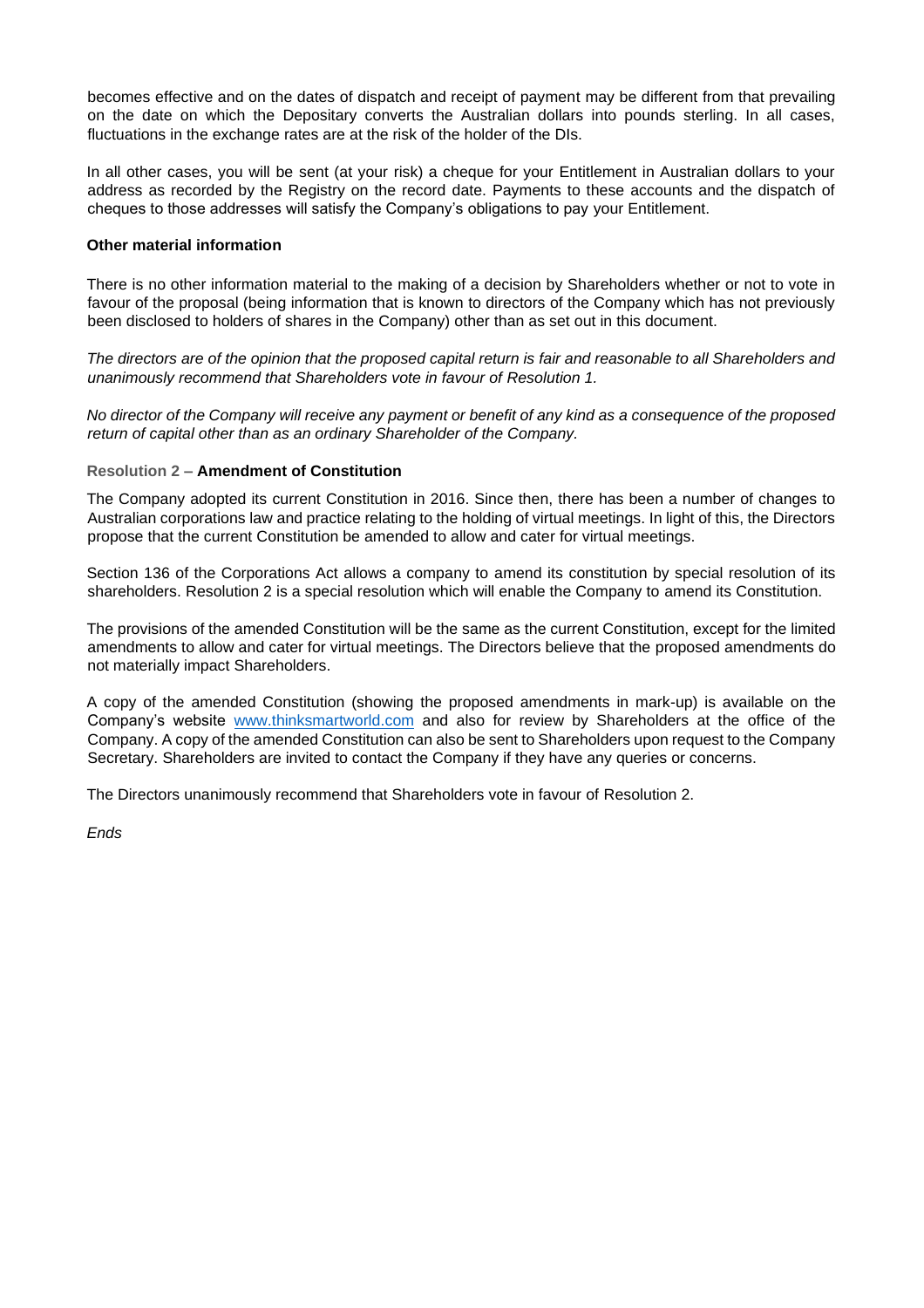# **ANNEXURE A – Worked examples of potential consequences of proceeding without a Class Ruling**

# *It is recommended that you contact your taxation advisor regarding your income tax calculations having regard to your own circumstances and the circumstances of the Distribution.*

#### *Assumptions*

The worked examples set out below are based on the following assumptions:

- Shareholder A is an Australian tax resident individual who holds 10,000 Company shares (directly and not through a DI facility).
- Shareholder B is an individual who is not an Australian tax resident who holds 10,000 Company shares (directly and not through a DI facility).
- Shareholder A and B have a tax cost base of 15 cents (after reduction of previous capital returns) in each of their original Company shares.
- Shareholder A and B receive a Distribution of 4.1398 cents per share. The Distribution consists of:
	- $\circ$  0.6210 cents per share as an unfranked dividend declared to be conduit foreign income; and
	- o 3.5188 cents per share as a capital return.
- At the time Shareholder A divests their Company shares, the shares will be listed on the Alternative Investment Market ("AIM") at 60 cents per share.
- Shareholder A and B holds their shares on capital account.
- Shareholder A has a marginal tax rate of 47% (including the Medicare levy of 2%) for income tax purposes and is eligible for the 50% CGT discount.
- Shareholder A has no other capital gains or losses, or previously unapplied net capital losses from previous income years.
- The shares in the Company are not taxable Australian property of Shareholder B.
- Australian dividend withholding tax on any unfranked dividend (or deemed unfranked dividend) to Shareholder B is paid for by Shareholder B at 30%.
- All amounts are in Australian dollars / cents.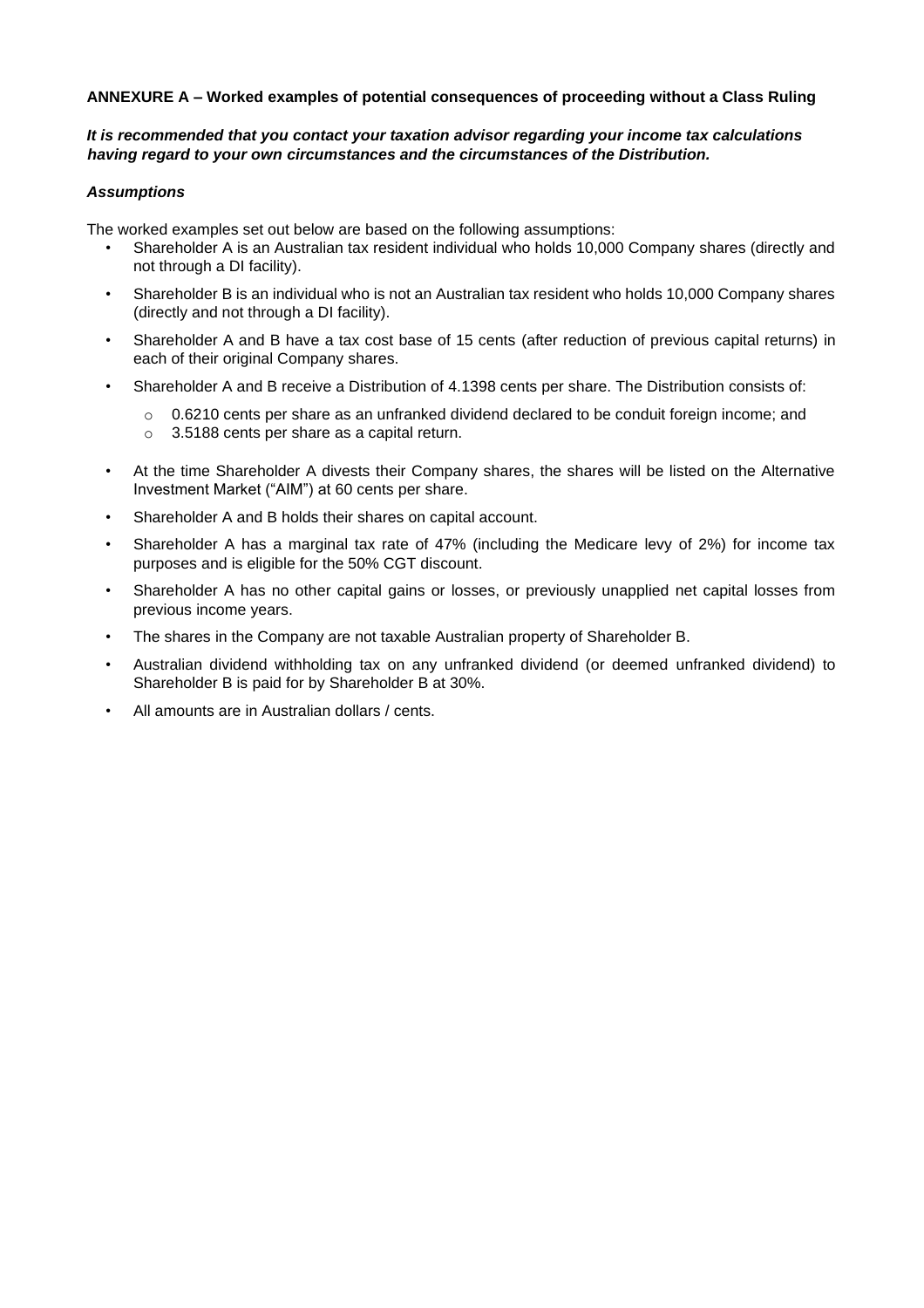# *Worked Example (Shareholder A)*

This worked example illustrates the Australian income tax implications to Shareholder A where the ATO successfully applies the dividend integrity rules to recharacterise the capital return of 3.5188 cents per share to be an unfranked dividend. This worked example does not factor in any penalties and interest that may apply.

The following table contrasts the tax outcomes to Shareholder A of:

- The distribution received under the return of capital where the ATO **does not** apply the dividend integrity rules (i.e. the distribution comprises a capital return of 3.5188 cents per share and an unfranked dividend declared to be conduit foreign income (CFI) of 0.6210 cents per share); and
- The distribution received under the return of capital where the ATO **successfully applies** the dividend integrity rules to deem the capital return amount to be an unfranked dividend.

| <b>Shareholder A</b>                                                             | <b>Reference</b> | <b>Distribution paid</b><br>(capital return and<br>unfranked<br>dividend) | <b>Distribution following</b><br>dividend integrity<br>rules (deemed<br>unfranked dividend<br>and unfranked<br>dividend) | <b>Difference</b> |
|----------------------------------------------------------------------------------|------------------|---------------------------------------------------------------------------|--------------------------------------------------------------------------------------------------------------------------|-------------------|
| Total distribution per share<br>(cents per share)                                |                  | 4.1398                                                                    | 4.1398                                                                                                                   |                   |
| Capital return<br>(cents per share)                                              | A                | 3.5188                                                                    | 0.000                                                                                                                    |                   |
| Dividend (unfranked but CFI)<br>(cents per share)                                | B                | 0.6210                                                                    | 0.6210                                                                                                                   |                   |
| Deemed dividend<br>(unfranked)<br>(cents per share)                              | $\mathsf{C}$     | 0.000                                                                     | 3.5188                                                                                                                   |                   |
| Total capital return (A\$)                                                       |                  |                                                                           |                                                                                                                          |                   |
| $([A] \times 10,000)$                                                            | D                | 351.88                                                                    | 0.00                                                                                                                     |                   |
| Total dividends (A\$)<br>$(([B] + [C]) \times 10,000)$                           | Е                | 62.10                                                                     | 413.98                                                                                                                   |                   |
| Assessable income (A\$)<br>(E)                                                   | F                | 62.10                                                                     | 413.98                                                                                                                   | 351.88            |
| Income tax payable by<br>Shareholder A (A\$@47%)<br>$([F] \times 47\%)$          | G                | 29.19                                                                     | 194.57                                                                                                                   | 165.38            |
| Net cash proceeds from the<br><b>Distribution (A\$)</b><br>$(([D] + [E]) - [G])$ | Н                | 384.79                                                                    | 219.41                                                                                                                   | (165.38)          |
| Original tax cost base per<br>share (cents per share)                            | I                | 15.00                                                                     | 15.00                                                                                                                    |                   |
| Original tax cost base of<br>shares (A\$)<br>$([1] \times 10,000)$               | J                | 1,500.00                                                                  | 1,500.00                                                                                                                 |                   |
| New tax cost base of<br>shares (A\$)<br>$([J] - [D])$                            | Κ                | 1,148.12                                                                  | 1,500.00                                                                                                                 | 351.88            |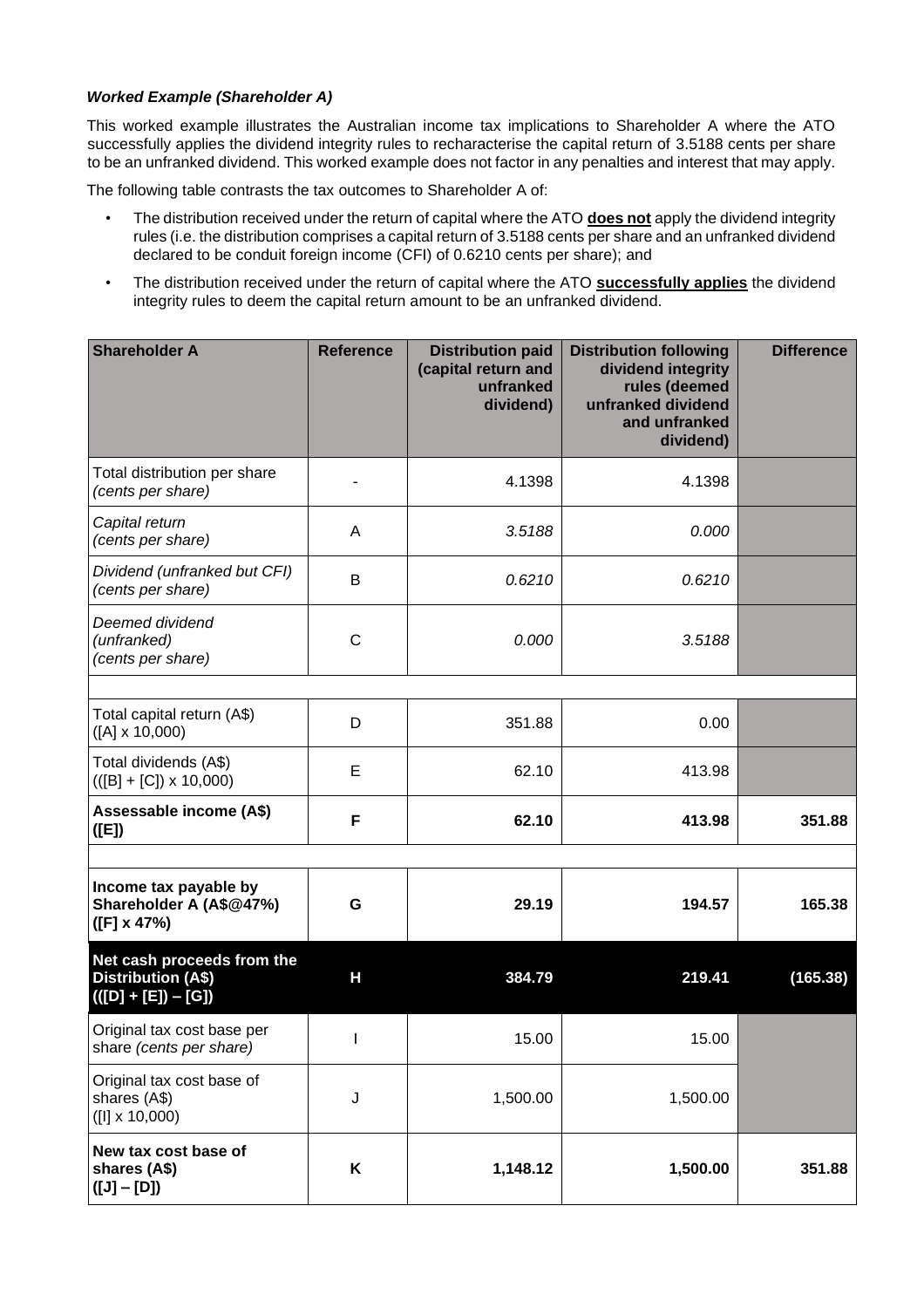| Future share price at time of<br>divestment<br>(cents per share)                                           | L           | 60.00    | 60.00    |          |
|------------------------------------------------------------------------------------------------------------|-------------|----------|----------|----------|
| Future capital proceeds from<br>divestment (A\$)<br>$([L] \times 10,000]$                                  | M           | 6,000.00 | 6,000.00 |          |
|                                                                                                            |             |          |          |          |
| Future capital gain on<br>divestment (A\$)<br>$([M] - [K])$                                                | N           | 4,851.88 | 4,500.00 | (351.88) |
| <b>Future assessable income</b><br>(i.e. discounted net capital<br>gain) (A\$)<br>([N] x 50% CGT discount) | $\mathbf O$ | 2,425.94 | 2,250.00 | (175.94) |
|                                                                                                            |             |          |          |          |
| Future income tax payable<br>by Shareholder A on<br>$( A $@47\%)$<br>([O] x 47%)                           | P           | 1,140.79 | 1,057.50 | (82.69)  |
|                                                                                                            |             |          |          |          |
| Net cash proceeds from<br>divestment (A\$)<br>$[M] - [P]$                                                  | Q           | 4,859.81 | 4,942.50 | 82.69    |
|                                                                                                            |             |          |          |          |
| Total cash tax payable<br>(AS)<br>$([G] + [P])$                                                            |             | 1,169.38 | 1,252.07 | 82.69    |
| Total cash proceeds (A\$)<br>([H] + [Q])                                                                   |             | 5,244.6  | 5,161.91 | (82.69)  |

The \$165.38 (i.e. \$351.88 x 47% marginal tax rate) increase in income tax payable results from the deemed unfranked dividend of \$351.88 where the ATO successfully applies the dividend integrity rules to the capital return made to Shareholder A. A corresponding increment in cost base of \$351.88 should, however, provide Shareholder A with a \$82.69 (i.e. \$351.88 x 50% CGT discount x 47% marginal tax rate) decrease in income tax payable on their divestment of Company shares.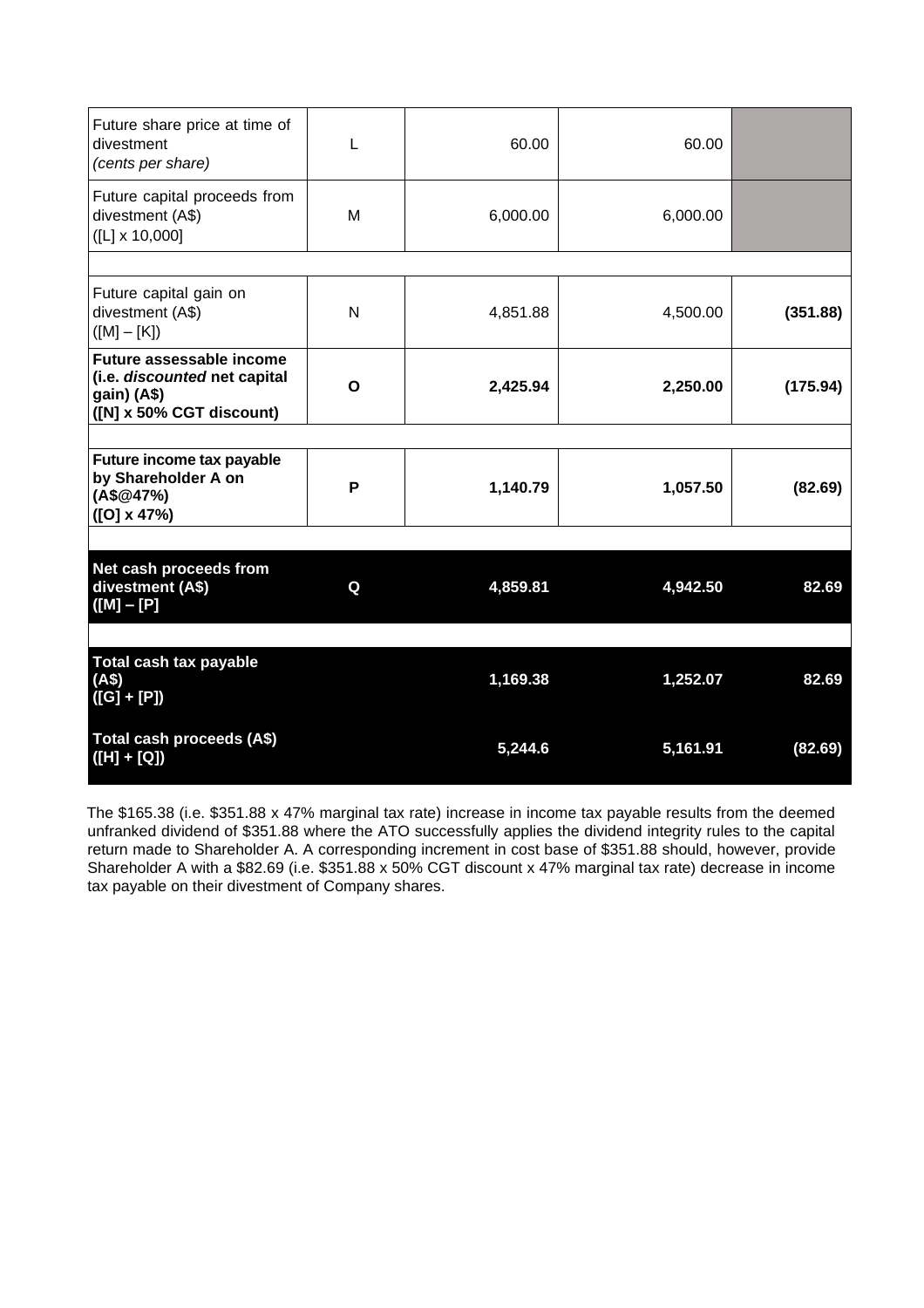# *Worked Example (Shareholder B)*

This worked example illustrates the Australian dividend withholding tax implications to Shareholder B where the ATO successfully applies the dividend integrity rules to recharacterise the capital return of 3.5188 cents per share to be an unfranked dividend. This worked example does not factor in any penalties and interest that may apply.

Non-Australian tax resident Shareholders should seek their own independent tax advice as to the tax implications in their country of residence.

The following table contrasts the tax outcomes to Shareholder B of:

- The distribution received under the return of capital where the ATO **does not** apply the dividend integrity rules (i.e. the distribution comprises a capital return of 3.5188 cents per share and an unfranked dividend declared to be conduit foreign income of 0.6210 cents per share); and
- The distribution received under the return of capital where the ATO **successfully applies** the dividend integrity rules to deem the capital return amount to be an unfranked dividend.

| <b>Shareholder B</b>                                                                                                                                     | <b>Reference</b> | <b>Distribution</b><br>paid (capital<br>return and<br>unfranked<br>dividend) | <b>Distribution</b><br>following dividend<br>integrity rules<br>(deemed unfranked<br>dividend and<br>unfranked dividend) | <b>Difference</b> |
|----------------------------------------------------------------------------------------------------------------------------------------------------------|------------------|------------------------------------------------------------------------------|--------------------------------------------------------------------------------------------------------------------------|-------------------|
| Total distribution per share<br>(cents per share)                                                                                                        |                  | 4.1398                                                                       | 4.1398                                                                                                                   |                   |
| Capital return<br>(cents per share)                                                                                                                      | A                | 3.5188                                                                       | 0.000                                                                                                                    |                   |
| Dividend (unfranked but CFI)<br>(cents per share)                                                                                                        | B                | 0.6210                                                                       | 0.6210                                                                                                                   |                   |
| Deemed dividend (unfranked)<br>(cents per share)                                                                                                         | $\mathsf{C}$     | 0.000                                                                        | 3.5188                                                                                                                   |                   |
|                                                                                                                                                          |                  |                                                                              |                                                                                                                          |                   |
| Total capital return (A\$)<br>$([A] \times 10,000)$                                                                                                      | D                | 351.88                                                                       | 0.00                                                                                                                     |                   |
| Total dividends (A\$)<br>$(([B] + [C]) \times 10,000)$                                                                                                   | E                | 62.0                                                                         | 413.98                                                                                                                   |                   |
|                                                                                                                                                          |                  |                                                                              |                                                                                                                          |                   |
| Dividends not subject to<br>Australian dividend<br>withholding tax (A\$)<br>$(([B]) \times 10,000)$                                                      | F                | 62.10                                                                        | 62.10                                                                                                                    | 0                 |
| Dividends subject to Australian<br>dividend withholding tax (A\$)<br>$(([C]) \times 10,000)$                                                             | G                | 0.00                                                                         | 351.88                                                                                                                   | 351.88            |
|                                                                                                                                                          |                  |                                                                              |                                                                                                                          |                   |
| *Australian dividend<br>withholding tax @ 30% (i.e.<br>foreign jurisdiction with no<br>double tax treaty with<br>Australia) (A\$)<br>$([G] \times 30\%)$ | н                | 0.00                                                                         | 105.56                                                                                                                   | 105.56            |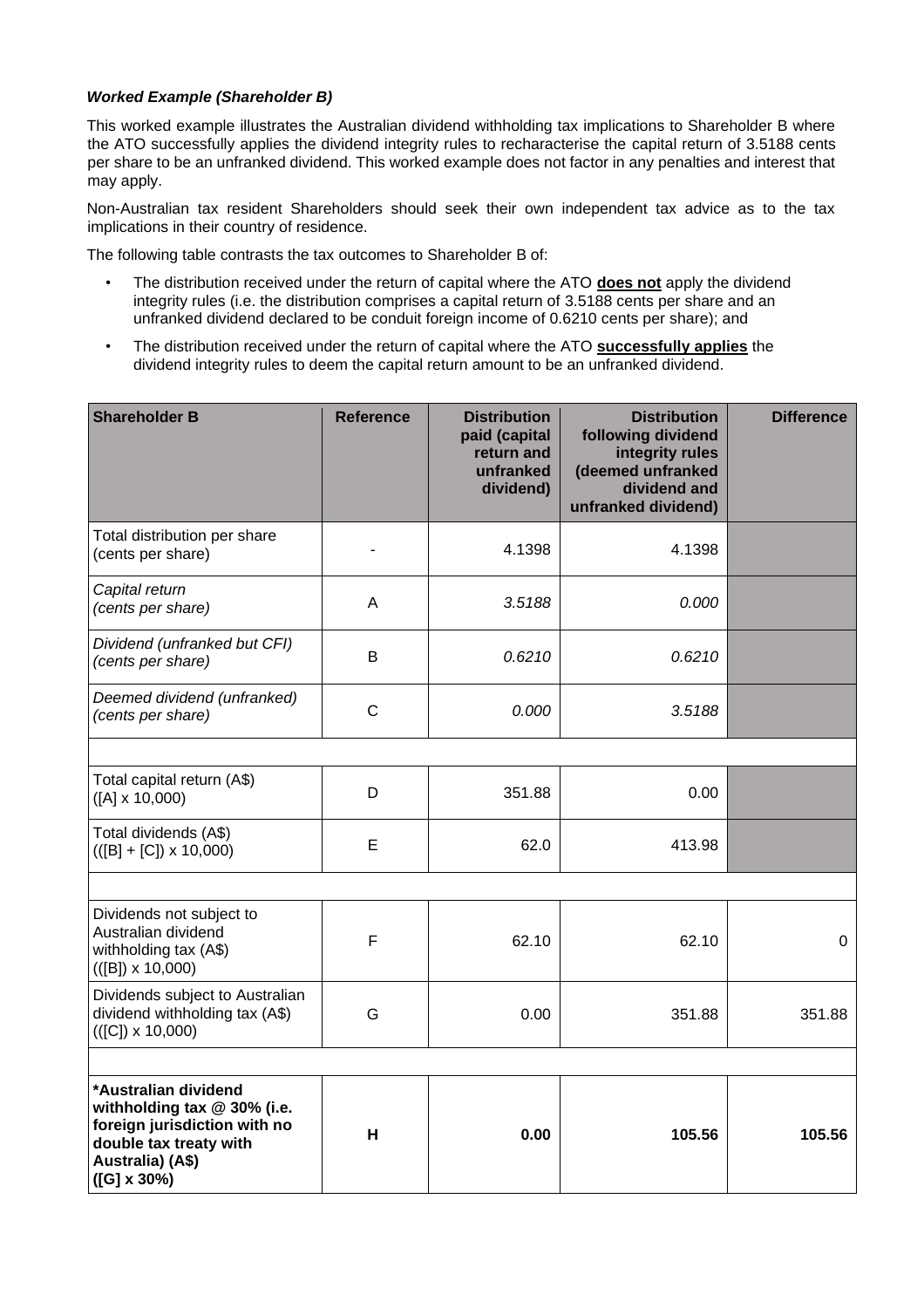| Net cash proceeds from the<br><b>Distribution (A\$)</b><br>$(([D] + [E]) - [H])$                                                  | 413.98 | 308.42 | (105.56) |
|-----------------------------------------------------------------------------------------------------------------------------------|--------|--------|----------|
| *Australian dividend<br>withholding tax $@$ 15% (e.g.<br>under the UK-Australia<br>double tax treaty) (A\$)<br>$(G] \times 15\%)$ | 0.00   | 52.78  | 52.78    |
| Net cash proceeds from the<br><b>Distribution (A\$)</b><br>$(([D] + [E]) - [1])$                                                  | 413.98 | 361.20 | (52.78)  |

It is likely that the Australian dividend withholding tax arising from the application of the dividend integrity rules (i.e. A\$52.78) would be a cost borne by the Company (i.e. the Company would remit the amount of dividend withholding tax to the ATO from its post-Distribution cash balance) rather than non-Australian tax resident shareholders like Shareholder B. In this case, the net cash proceeds from the Distribution retained by Shareholder B should not be reduced.

\* To the extent Australian dividend withholding tax is applicable to a dividend, it will be levied at a flat rate of 30% on the gross amount of the dividends unless a Shareholder is a tax resident of a country that has an applicable double tax treaty with Australia. Relevantly, the Australian dividend withholding tax is generally limited to a maximum of 15% for Shareholders that are tax resident of the UK (varying rates apply to different countries). Australian dividend withholding tax should only be levied on an amount once (i.e. in the worked example above, either at 15% or 30% based on the tax residence of Shareholder B) and may be creditable in some foreign jurisdictions. Non-Australian tax resident Shareholders should seek their own tax advice as to the implications in their country of tax residence in respect of receiving the Distribution (including if a credit is available for any Australian dividend withholding tax paid in respect of any deemed unfranked dividends).